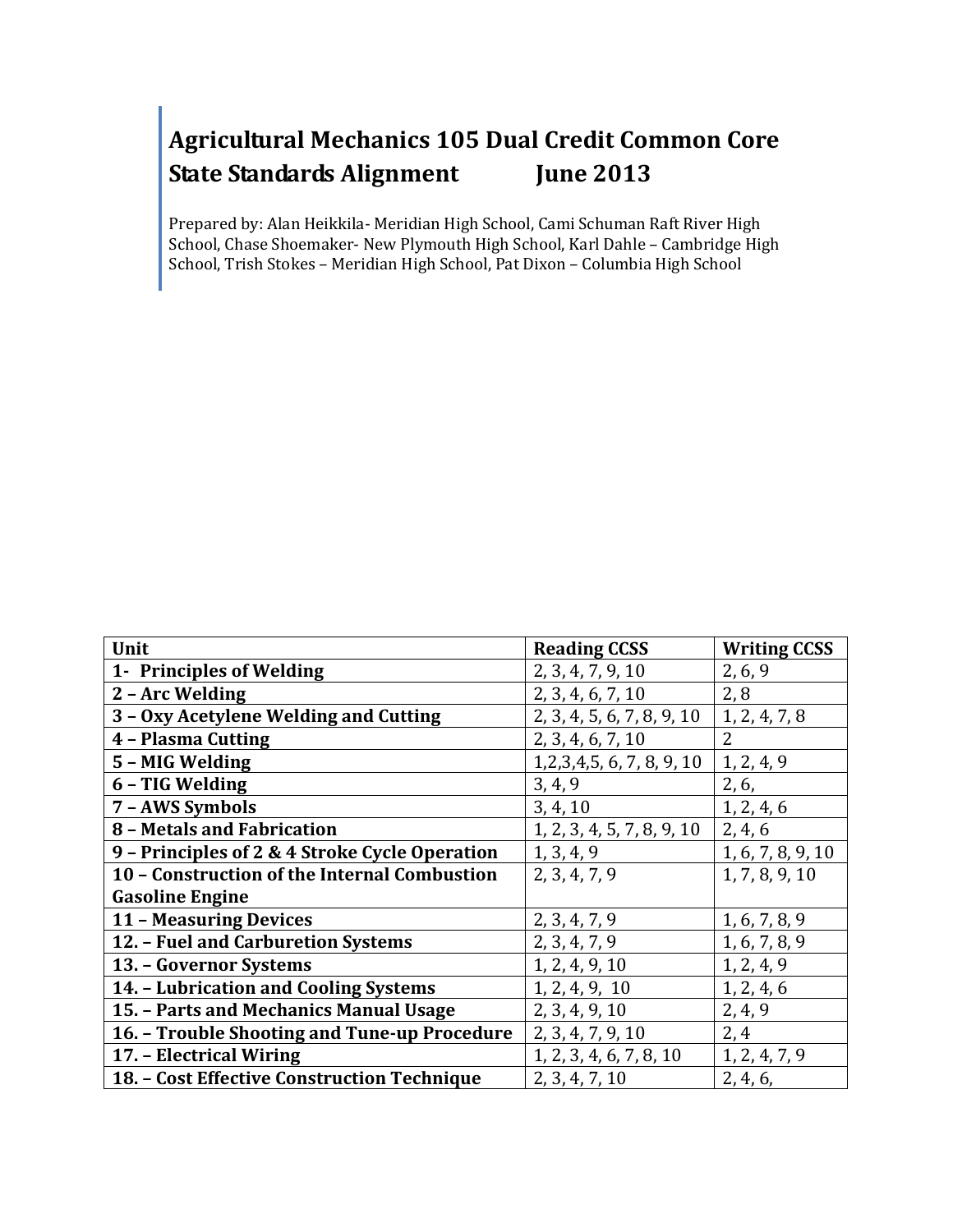| <b>Course Name: ASM 105</b>                                                                                                                                                                                                     |  |  |
|---------------------------------------------------------------------------------------------------------------------------------------------------------------------------------------------------------------------------------|--|--|
| <b>Unit Name:</b> $1$ – Principles of Welding                                                                                                                                                                                   |  |  |
| <b>Unit Objectives:</b>                                                                                                                                                                                                         |  |  |
| 1. Identify and follow safe practices in arc welding                                                                                                                                                                            |  |  |
| 2. Identify and follow safe practices in gas welding                                                                                                                                                                            |  |  |
| Describe the fundamentals of the electric arc-welding process<br>3.                                                                                                                                                             |  |  |
| 4. Select various sizes and types of electrodes                                                                                                                                                                                 |  |  |
| 5. Evaluate different types of arc welding machines                                                                                                                                                                             |  |  |
| Describe the fundamentals of the gas welding and cutting process<br>6.                                                                                                                                                          |  |  |
| 7. Select gas welding and cutting equipment                                                                                                                                                                                     |  |  |
| Select welding rods and fluxes<br>8.                                                                                                                                                                                            |  |  |
| 9. Read and interpret drawings and welding symbols                                                                                                                                                                              |  |  |
| <b>Preferred Common Core Standards for Instruction</b>                                                                                                                                                                          |  |  |
| RST.11-12.2 - Determine the central ideas or conclusions of a text; summarize<br>complex concepts, processes, or information presented in a text by paraphrasing<br>them in simpler but still accurate terms. $(PW 1, 2, 3, 6)$ |  |  |

RST.11-12.3 - Follow precisely a complex multistep procedure when carrying out experiments, taking measurements, or performing technical tasks; analyze the specific results based on explanations in the text. (PW 3, 6)

RST.11-12.4 - Determine the meaning of symbols, key terms, and other domainspecific words and phrases as they are used in a specific scientific or technical context relevant to *grades 11–12 texts and topics*. (PW 1, 2, 4, 8, 9)

RST.11-12.7 - Integrate and evaluate multiple sources of information presented in diverse formats and media (e.g., quantitative data, video, multimedia) in order to address a question or solve a problem. (PW 4, 5, 7, 8)

RST.11-12.9 - Synthesize information from a range of sources (e.g., texts, experiments, simulations) into a coherent understanding of a process, conceptor phenomenon, resolving conflicting information when possible. (PW 3, 6)

RST.11-12.10 - By the end of grade12, read and comprehend science/technical texts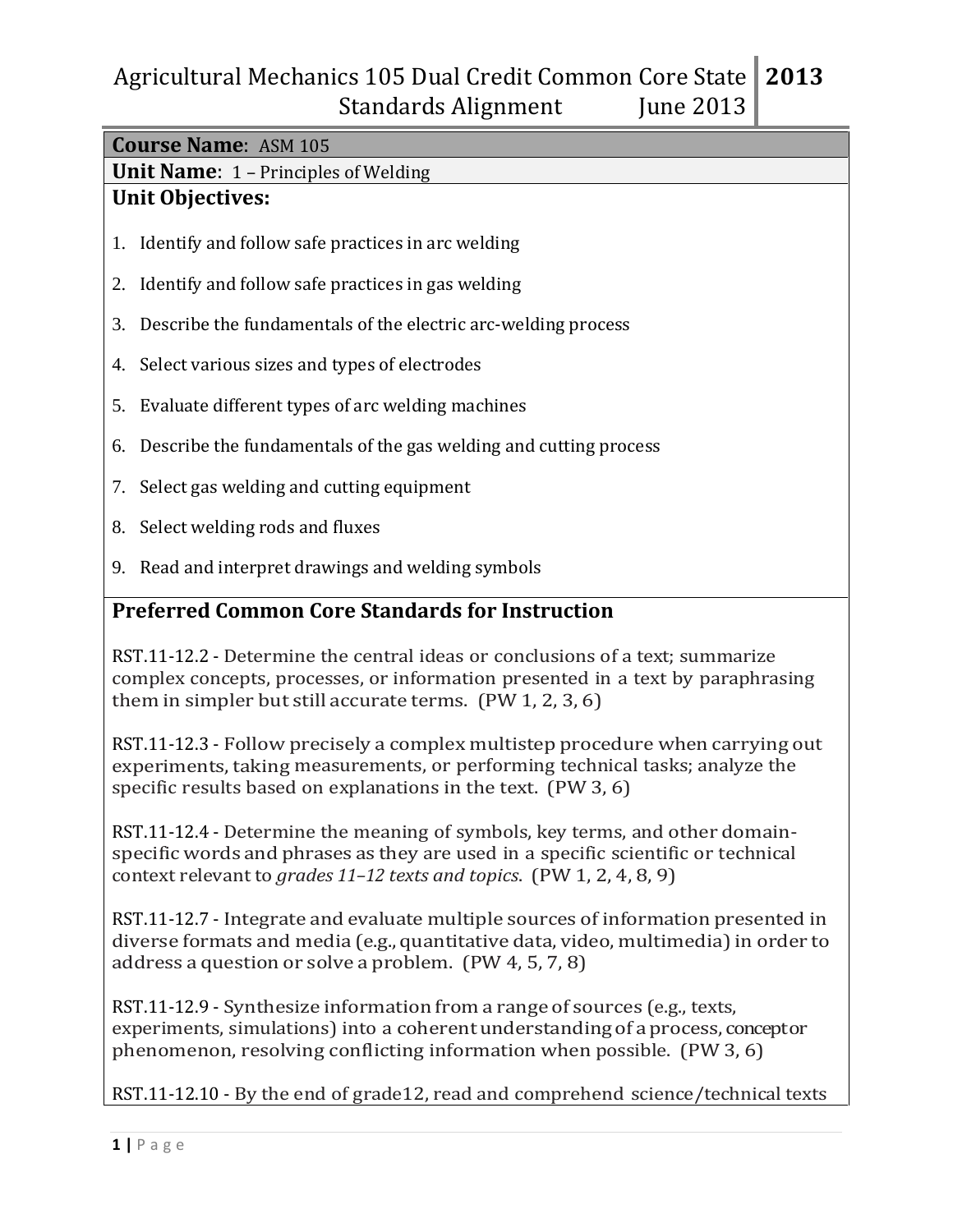in the grades 11–CCR text complexity band independently and proficiently. (PW 1 - 9)

WHST.11-12.2d - Write informative/explanatory texts, including the narration of historical events, scientific procedures/experiments, or technical processes.

*d.* Use precise language, domain-specific vocabulary and techniques such as metaphor simile, and analogy to manage the complexity of the topic; convey a knowledgeable stance in a style that responds to the discipline and context as well as to the expertise of likely readers. (PW 3, 6)

*e.* Provide a concluding statement or section that follows from and supports the information or explanation provided (e.g., articulating implications or the significance of the topic).  $(PW 1, 2)$ 

WHST.11-12.6 - Use technology, including the Internet, to produce, publish, and update individual or shared writing products in response to ongoing feedback, including new arguments or information. (PW 5)

WHST.11-12.9 - Draw evidence from informational texts to support analysis, reflection, and research. (PW 5)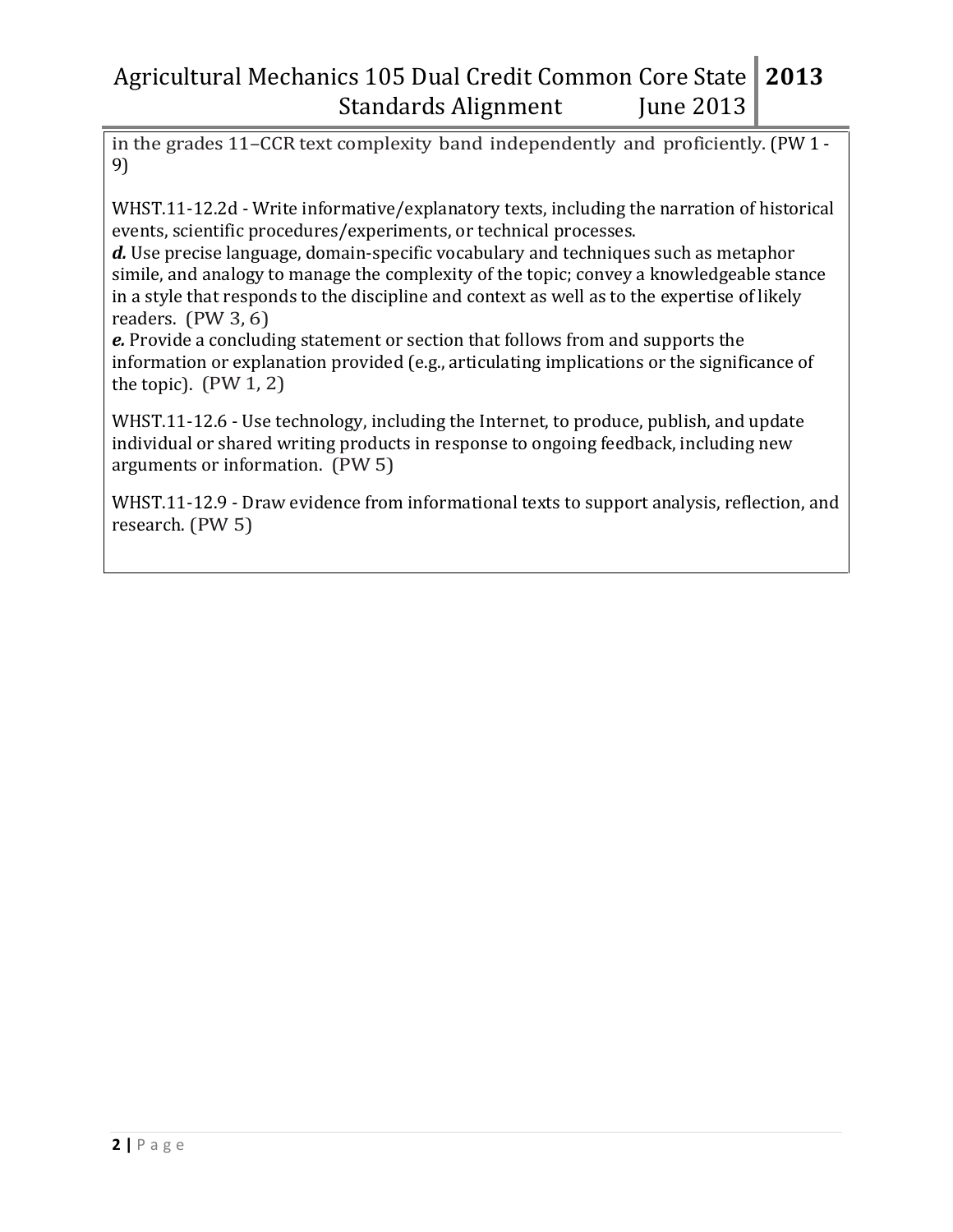|                                                        | <b>Course Name: ASM 105</b>                                                                                                                                                                                                                 |  |  |
|--------------------------------------------------------|---------------------------------------------------------------------------------------------------------------------------------------------------------------------------------------------------------------------------------------------|--|--|
|                                                        | <b>Unit Name</b> : $2 - Arc$ Welding                                                                                                                                                                                                        |  |  |
|                                                        | <b>Unit Objectives:</b>                                                                                                                                                                                                                     |  |  |
| 1.                                                     | Describe bead welding                                                                                                                                                                                                                       |  |  |
| 2.                                                     | Describe fillet welds for the five types of joints in the flat horizontal position using<br>AC or DC equipment                                                                                                                              |  |  |
| 3.                                                     | Describe vertical welding                                                                                                                                                                                                                   |  |  |
| 4.                                                     | Describe overhead welding                                                                                                                                                                                                                   |  |  |
| 5.                                                     | Identify basic types of electrodes used with AC and DC arc welders using the AWS<br>coding                                                                                                                                                  |  |  |
| 6.                                                     | Describe processes of testing welds for quality and strength of joint                                                                                                                                                                       |  |  |
| 7.                                                     | Discuss distortion control in arc welding Calculate problems comparing fertilizer<br>cost by comparing cost per pound of nutrients                                                                                                          |  |  |
| <b>Preferred Common Core Standards for Instruction</b> |                                                                                                                                                                                                                                             |  |  |
|                                                        | RST.11-12.2 - Determine the central ideas or conclusions of a text; summarize<br>complex concepts, processes, or information presented in a text by paraphrasing<br>them in simpler but still accurate terms. (AW 5)                        |  |  |
|                                                        | RST.11-12.3 - Follow precisely a complex multistep procedure when carrying out<br>experiments, taking measurements, or performing technical tasks; analyze the<br>specific results based on explanations in the text. (AW 1, 2, 3, 4, 6, 7) |  |  |
|                                                        | RST.11-12.4 - Determine the meaning of symbols, key terms, and other domain-<br>enecific words and phrases as they are used in a specific scientific or technical                                                                           |  |  |

specific words and phrases as they are used in a specific scientific or technical context relevant to *grades 11–12 texts and topics*. (AW 1, 2, 3, 4, 6, 7)

RST.11-12.6 - Analyze the author's purpose in providing an explanation, describing a procedure, or discussing an experiment in a text, identifying important issues that remain unresolved. (AW 1, 2, 3, 4, 6, 7)

RST.11-12.7 - Integrate and evaluate multiple sources of information presented in diverse formats and media (e.g., quantitative data, video, multimedia) in order to address a question or solve a problem. (AW 6, 7)

RST.11-12.10 - By the end of grade 12, read and comprehend science/technical texts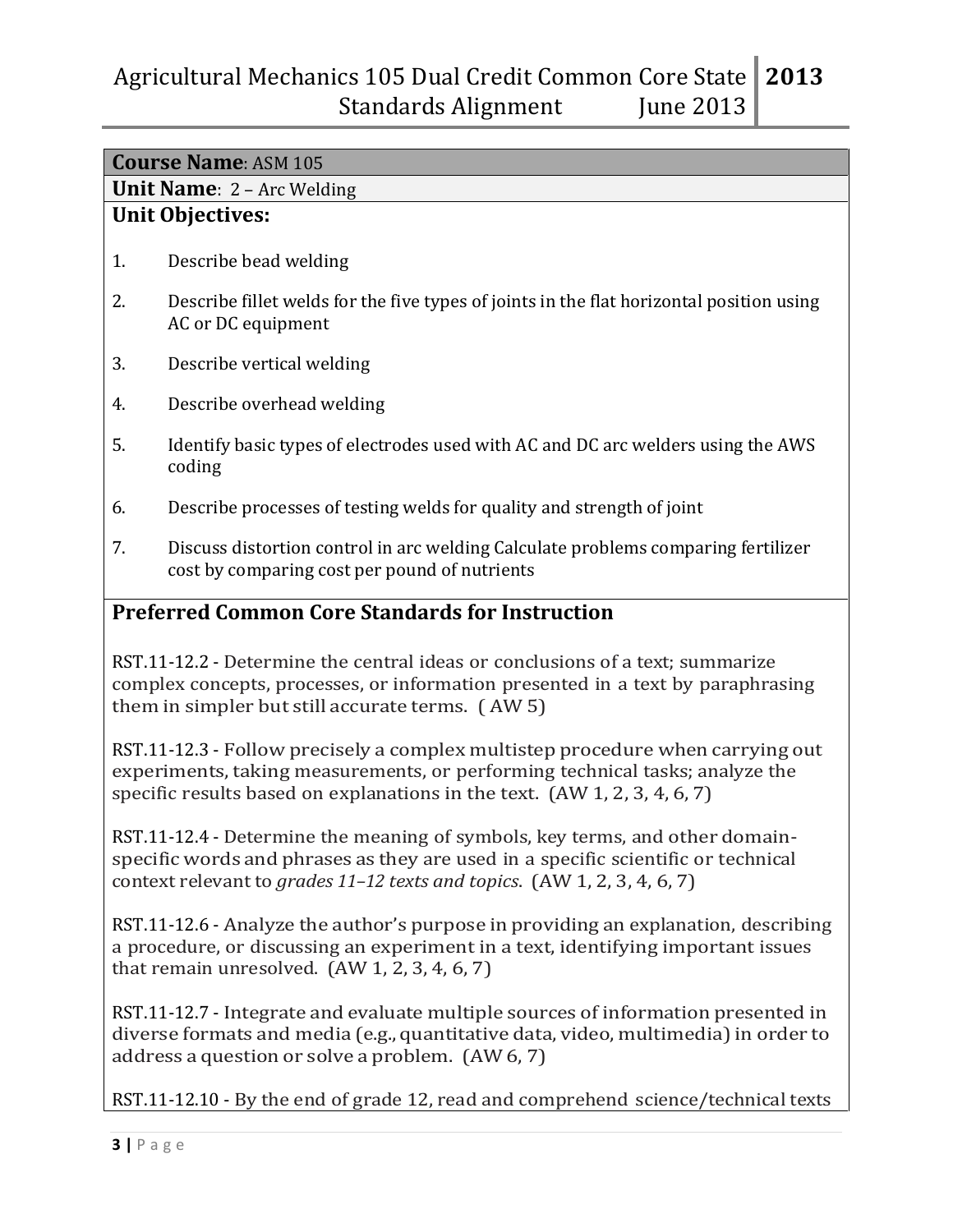in the grades 11–CCR text complexity band independently and proficiently. (AW 1- 7)

WHST.11-12.2 - Write informative/explanatory texts, including the narration of historical events, scientific procedures/experiments, or technical processes.

*d.* Use precise language, domain-specific vocabulary and techniques such as metaphor simile, and analogy to manage the complexity of the topic; convey a knowledgeable stance in a style that responds to the discipline and context as well as to the expertise of likely readers. (AW 1-7)

*e.* Provide a concluding statement or section that follows from and supports the information or explanation provided (e.g., articulating implications or the significance of the topic).  $(AW 1-7)$ 

WHST.11-12.8 - Gather relevant information from multiple authoritative print and digital sources, using advanced searches effectively; assess the strengths and limitations of each source in terms of the specific task, purpose, and audience; integrate information into the text selectively to maintain the flow of ideas, avoiding plagiarism and overreliance on any one source and following a standard format for citation. (AW 1-7)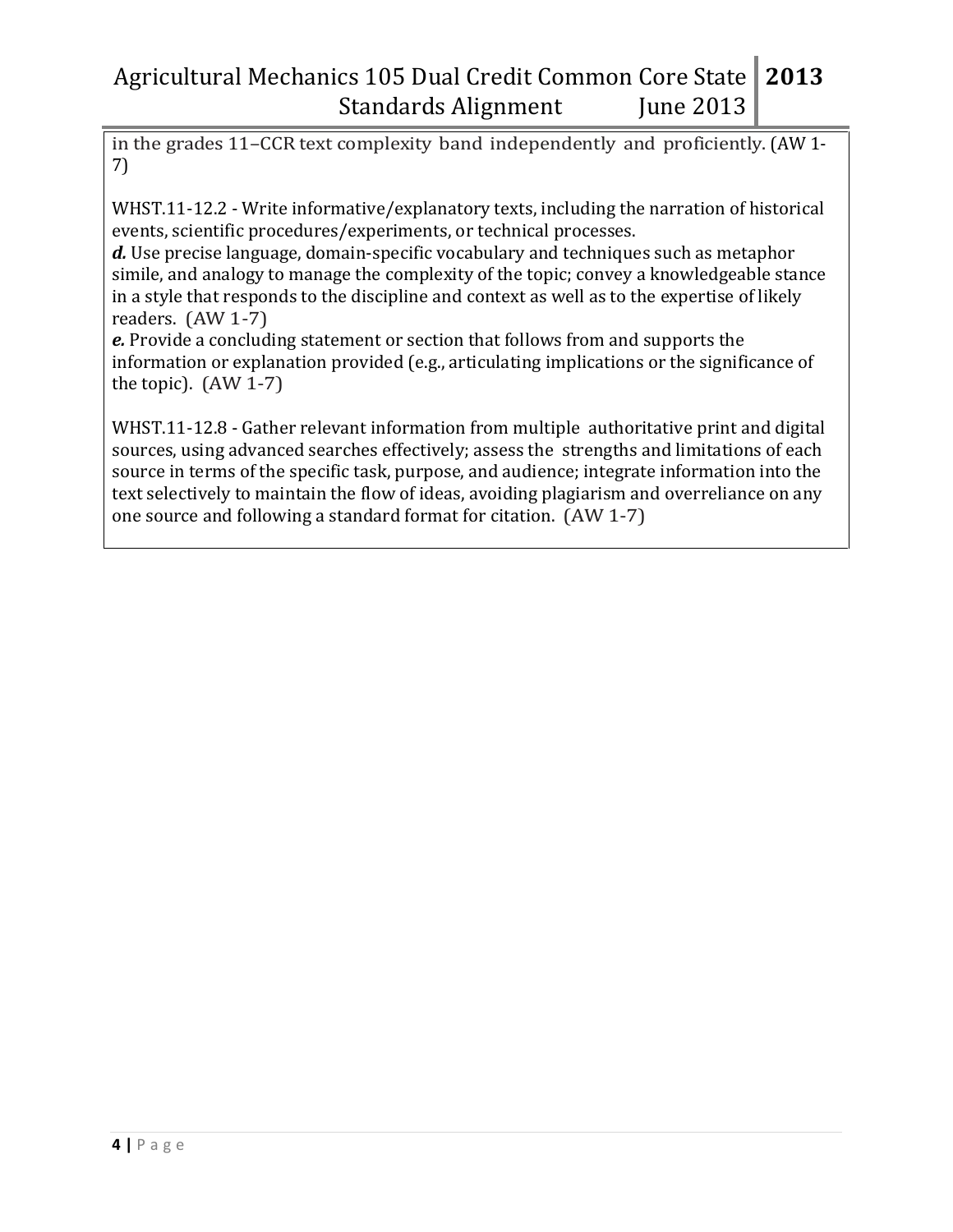|                                                        | <b>Course Name: ASM 105</b>                                                                                                                                                                                            |  |  |  |
|--------------------------------------------------------|------------------------------------------------------------------------------------------------------------------------------------------------------------------------------------------------------------------------|--|--|--|
|                                                        | <b>Unit Name:</b> $3 - 0xy$ -Acetylene Welding and Cutting                                                                                                                                                             |  |  |  |
|                                                        | <b>Unit Objectives:</b>                                                                                                                                                                                                |  |  |  |
| 1.                                                     | Describe bead welding                                                                                                                                                                                                  |  |  |  |
| 2.                                                     | Describe fillet welds for the five types of joints in flat horizontal position                                                                                                                                         |  |  |  |
| 3.                                                     | Describe vertical welding                                                                                                                                                                                              |  |  |  |
| 4.                                                     | Describe the braze welding process                                                                                                                                                                                     |  |  |  |
| 5.                                                     | Describe the types and applications of brazing alloys and fluxes that are available                                                                                                                                    |  |  |  |
| 6.                                                     | Describe the process used for fusion welding cast iron with gas welding equipment                                                                                                                                      |  |  |  |
| 7.                                                     | Discuss the process of braze welding mild steel and cast iron                                                                                                                                                          |  |  |  |
| 8.                                                     | Explain the process of lighting and adjusting the torch flame for specific welding<br>and/or cutting operations Explain additional special applications of gas welding                                                 |  |  |  |
| <b>Preferred Common Core Standards for Instruction</b> |                                                                                                                                                                                                                        |  |  |  |
|                                                        | RST.11-12.2 - Determine the central ideas or conclusions of a text; summarize<br>complex concepts, processes, or information presented in a text by paraphrasing<br>them in simpler but still accurate terms. (OAWC 1) |  |  |  |
|                                                        | DCT 11 19.2. Esllau processor a complex multictor procedure un consuma out                                                                                                                                             |  |  |  |

RST.11-12.3 - Follow precisely a complex multistep procedure when carrying out experiments, taking measurements, or performing technical tasks; analyze the specific results based on explanations in the text. (OAWC 1,8)

RST.11-12.4 - Determine the meaning of symbols, key terms, and other domainspecific words and phrases as they are used in a specific scientific or technical context relevant to *grades 11–12 texts and topics*. (OAWC 1-4,7,8)

RST.11-12.5 - Analyze how the text structures information or ideas into categories or hierarchies, demonstrating understanding of the information or ideas. (OAWC 2-4,7)

RST.11-12.6 - Analyze the author's purpose in providing an explanation, describing a procedure, or discussing an experiment in a text, identifying important issues that remain unresolved. (OAWC 2-5,7,8)

RST.11-12.7 - Integrate and evaluate multiple sources of information presented in diverse formats and media (e.g., quantitative data, video, multimedia) in order to address a question or solve a problem. (OAWC 2-5,7,9)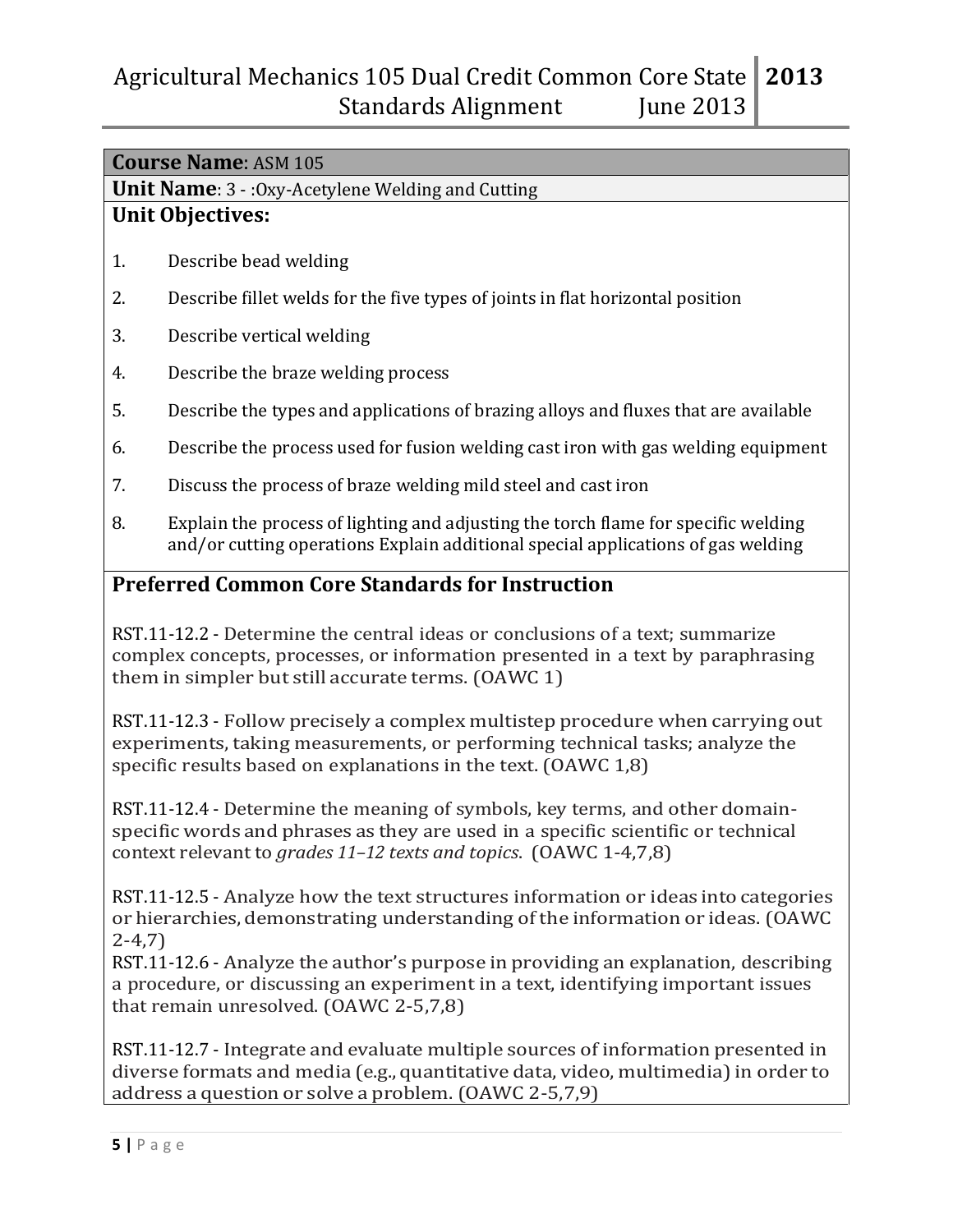RST.11-12.8 - Evaluate the hypotheses, data, analysis, and conclusions in a science or technical text, verifying the data when possible and corroborating or challenging conclusions with other sources of information. (OAWC 5,6,9)

RST.11-12.9 - Synthesize information from a range of sources (e.g., texts, experiments, simulations) into a coherent understanding of a process, phenomenon, or concept, resolving conflicting information when possible. (OAWC 5,6,9)

RST.11-12.10 - By the end of grade 12, read and comprehend science/technical texts in the grades 11–CCR text complexity band independently and proficiently. (All)

WHST.11-12.1c - Write arguments focused on *discipline-specific content.* Use words, phrases, and clauses as well as varied syntax to link the major sections of the text, create cohesion, and clarify the relationships between claim(s) and reasons, between reasons and evidence, and between claim(s) and counterclaims. (OAWC 5,9)

WHST.11-12.2 - Write informative/explanatory texts, including the narration of historical events, scientific procedures/experiments, or technical processes.

*c.* Use varied transitions and sentence structures to link the major sections of the text, create cohesion, and clarify the relationships among complex ideas and concepts. (OAWC 9)

*d.* Use precise language, domain-specific vocabulary and techniques such as metaphor simile, and analogy to manage the complexity of the topic; convey a knowledgeable stance in a style that responds to the discipline and context as well as to the expertise of likely readers. (OAWC 1, 2, 3, 4, 6, 7, 8)

*e.* Provide a concluding statement or section that follows from and supports the information or explanation provided (e.g., articulating implications or the significance of the topic). (OAWC 1, 2, 3, 4, 6, 7, 8, 9)

WHST.11-12.4 - Produce clear and coherent writing in which the development, organization, and style are appropriate to task, purpose, and audience. (OAWC 1-9)

WHST.11-12.7 - Conduct short as well as more sustained research projects to answer a question (including a self –generated question) or solve a problem; narrow or broaden the inquiry when appropriate; synthesize multiple sources on the subject, demonstrating understanding of the subject under investigation. (OAWC 5,9)

WHST.11-12.8 - Gather relevant information from multiple authoritative print and digital sources, using advanced searches effectively; assess the strengths and limitations of each source in terms of the specific task, purpose, and audience; integrate information into the text selectively to maintain the flow of ideas, avoiding plagiarism and overreliance on any one source and following a standard format for citation. (OAWC 5)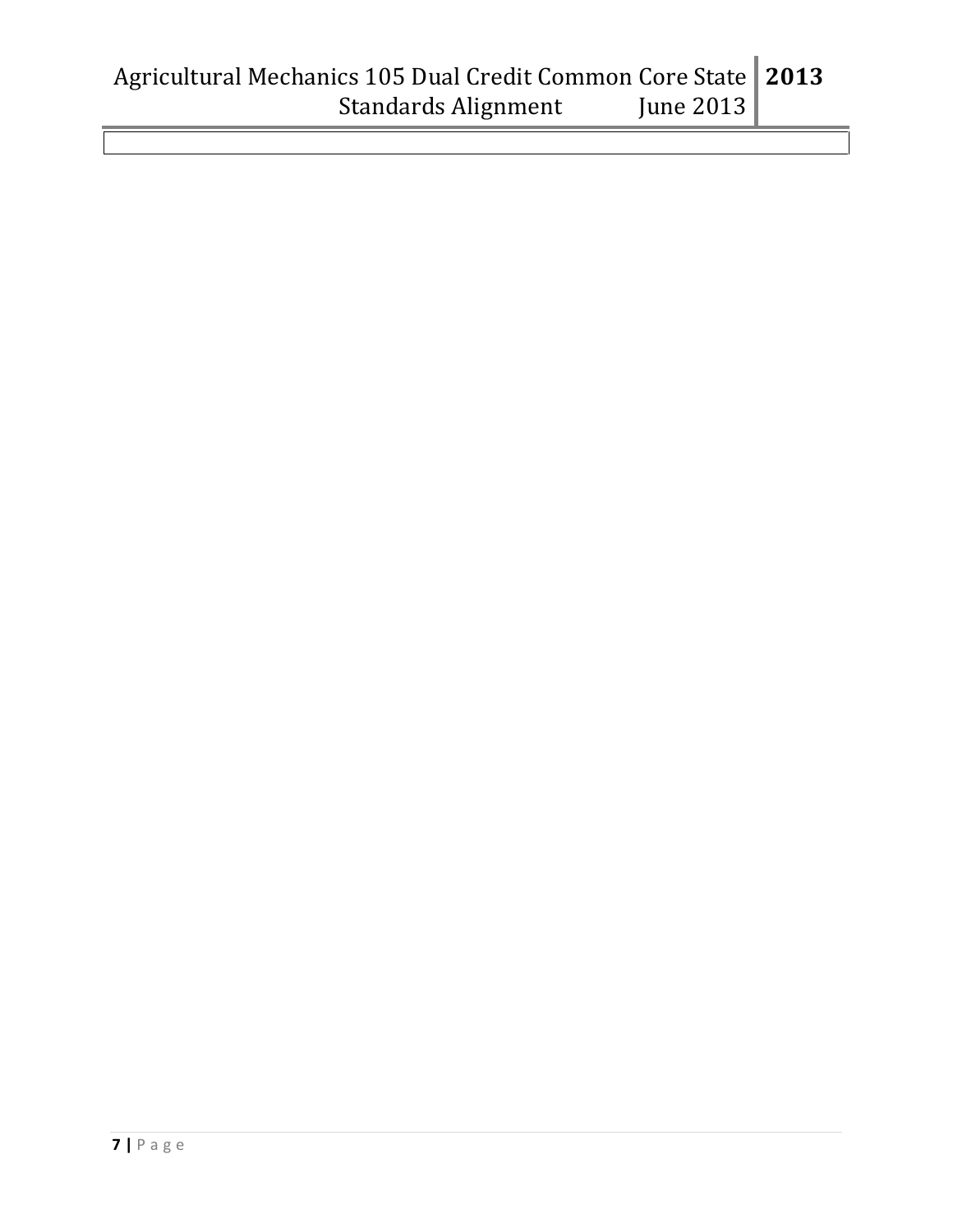## **Course Name**: ASM 105

**Unit Name**: 4 – Plasma Cutting

#### **Unit Objectives:**

- 1. Identify the parts of a plasma cutter
- 2. Identify the materials that can be cut with a plasma cutter
- 3. Describe the correct and safe use of a plasma cutter
- 4. Demonstrate cutting out patterns with a plasma cutter

### **Preferred Common Core Standards for Instruction**

RST.11-12.2 - Determine the central ideas or conclusions of a text; summarize complex concepts, processes, or information presented in a text by paraphrasing them in simpler but still accurate terms. (PC 3)

RST.11-12.3 - Follow precisely a complex multistep procedure when carrying out experiments, taking measurements, or performing technical tasks; analyze the specific results based on explanations in the text.(PC 3)

RST.11-12.4 - Determine the meaning of symbols, key terms, and other domainspecific words and phrases as they are used in a specific scientific or technical context relevant to *grades 11–12 texts and topics*. (PC 1,3)

RST.11-12.6 - Analyze the author's purpose in providing an explanation, describing a procedure, or discussing an experiment in a text, identifying important issues that remain unresolved. (PC 1)

RST.11-12.7 - Integrate and evaluate multiple sources of information presented in diverse formats and media (e.g., quantitative data, video, multimedia)in order to address a question or solve a problem. (PC 2)

RST.11-12.10 - By the end of grade 12, read and comprehend science/technical texts in the grades 11–CCR text complexity band independently and proficiently. (All)

WHST.11-12.2 - Write informative/explanatory texts, including the narration of historical events, scientific procedures/experiments, or technical processes.

*b*. Develop the topic thoroughly by selecting the most significant and relevant facts, extended definitions, concrete details, quotations, or other information and examples appropriate to the audience's knowledge of the topic. (PC 1)

*c*. Use varied transitions and sentence structures to link the major sections of the text, create cohesion, and clarify the relationships among complex ideas and concepts. (PC 1-3)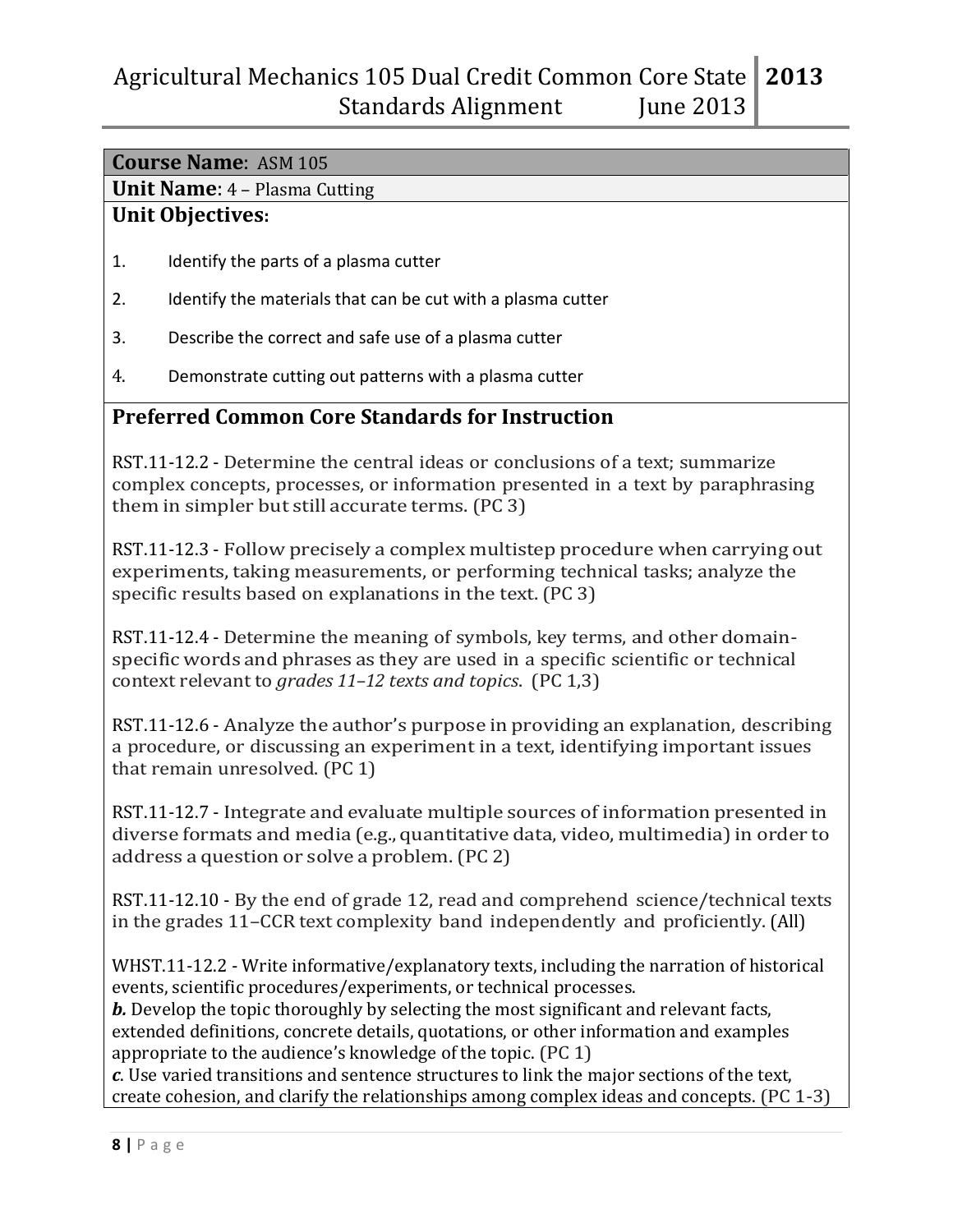*d*. Use precise language, domain-specific vocabulary and techniques such as metaphor simile, and analogy to manage the complexity of the topic; convey a knowledgeable stance in a style that responds to the discipline and context as well as to the expertise of likely readers. (PC 1-3)

*e*. Provide a concluding statement or section that follows from and supports the information or explanation provided (e.g., articulating implications or the significance of the topic). (PC 3)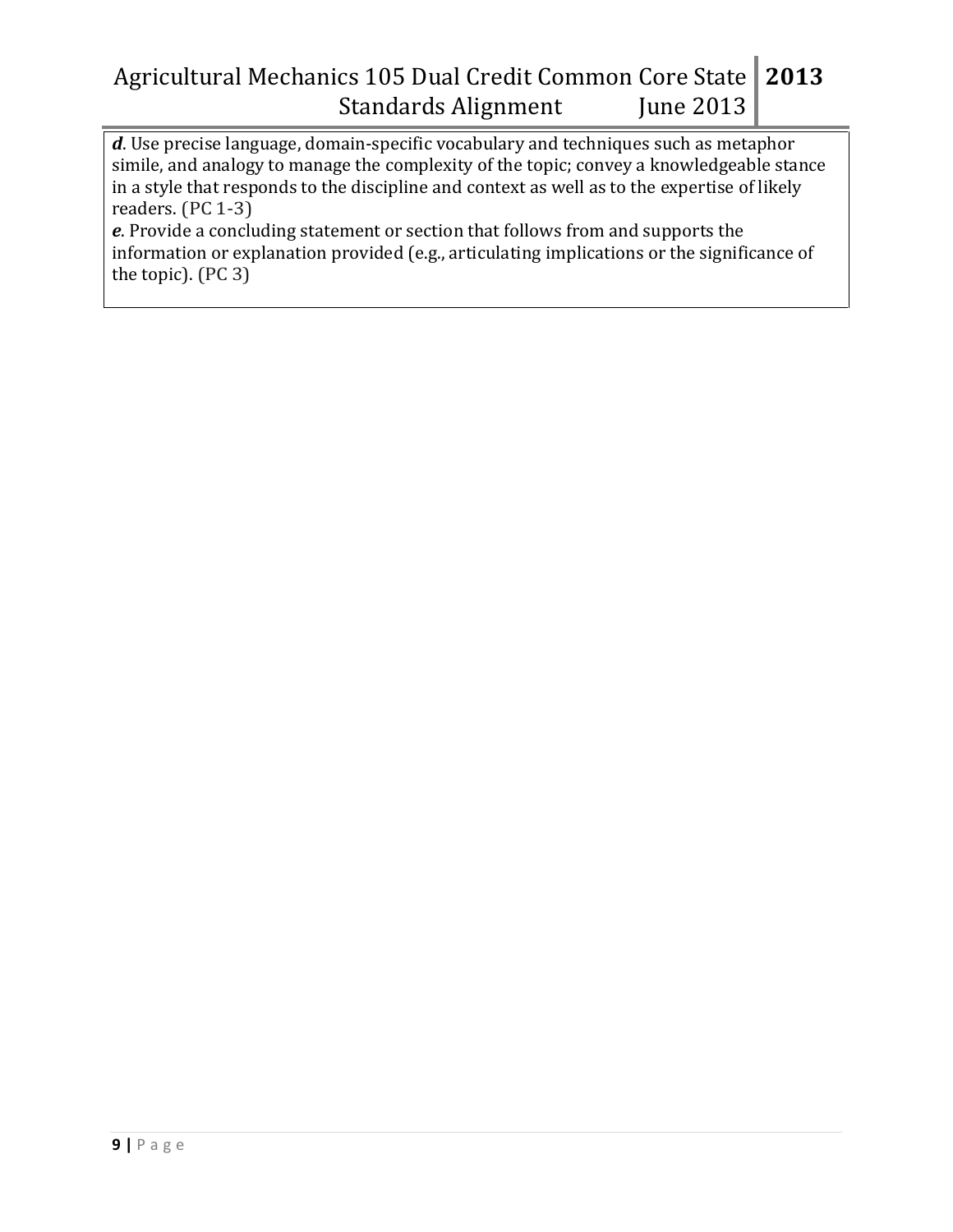# **Course Name:** ASM 105 **Unit Name**: 5- MIG Welding **Unit Objectives:** 1. Pass a safety test and describe proper use of MIG welding equipment 2. Identify the different applications and uses of a MIG welder 3. Describe the theory of Metal Inert Gas welding 4. Describe the use of the MIG welder to flat weld 5. Describe the use of the MIG welder to vertical and overhead weld 6. Identify properly and improperly formed beads 7. Identify different problems with MIG welding, wire speed, arc length, and amperage for different thickness of metal 8. Discuss the different wire sizes and AWS classifications 9. Discuss the differences and similarities between MIG and Arc welding 10. Discuss causes and effects of poor welds and how to correct 11. Discuss and practice safe use of MIG welding equipment 12. Discuss the different uses of MIG welding in agriculture **Preferred Common Core Standards for Instruction**

RST.11-12. 1 - Cite specific textual evidence to support analysis of science and technical texts, attending to important distinctions the author makes and to any gaps or inconsistencies in the account. (MW 3)

RST.11-12.2 - Determine the central ideas or conclusions of a text; summarize complex concepts, processes, or information presented in a text by paraphrasing them in simpler but still accurate terms. (MW 1,3,4,5,8,9,11)

RST.11-12.3 - Follow precisely a complex multistep procedure when carrying out experiments, taking measurements, or performing technical tasks; analyze the specific results based on explanations in the text. (MW 1,4,5,11)

RST.11-12.4 - Determine the meaning of symbols, key terms, and other domainspecific words and phrases as they are used in a specific scientific or technical context relevant to *grades 11–12 texts and topics*. (MW 1,4,5,11)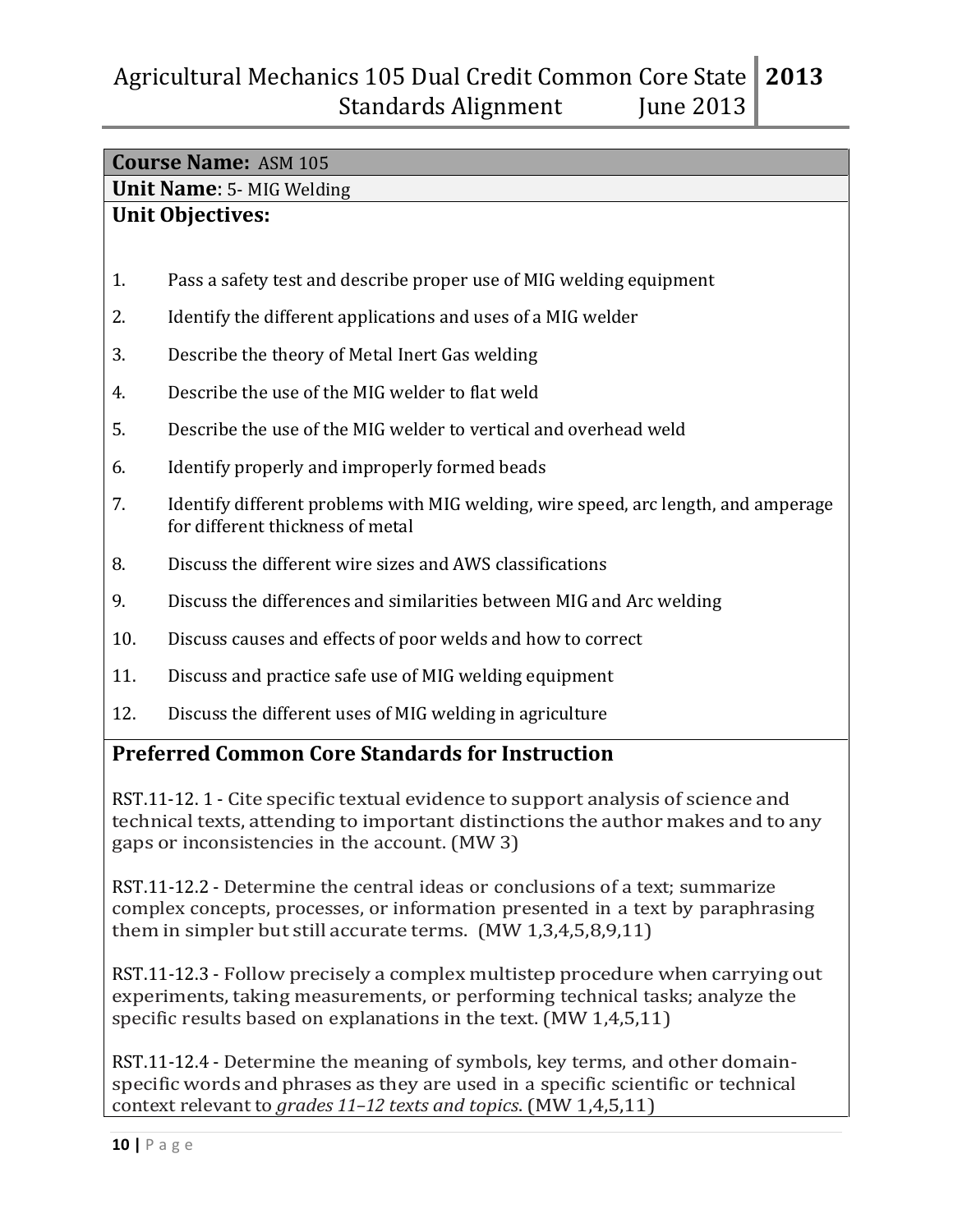RST.11-12.5 - Analyze how the text structures information or ideas into categories or hierarchies, demonstrating understanding of the information or ideas. (MW 1,4,5,11)

RST.11-12.6 - Analyze the author's purpose in providing an explanation, describing a procedure, or discussing an experiment in a text, identifying important issues that remain unresolved. (MW 2,6-10,12)

RST.11-12.7 - Integrate and evaluate multiple sources of information presented in diverse formats and media (e.g., quantitative data, video, multimedia)in order to address a question or solve a problem. (MW 1,6-10,12)

RST.11-12.8 - Evaluate the hypotheses, data, analysis, and conclusions in a science or technical text, verifying the data when possible and corroborating or challenging conclusions with other sources of information. (MW 6,7,10,12)

RST.11-12.9 - Synthesize information from a range of sources (e.g., texts, experiments, simulations) into a coherentunderstanding of a process, phenomenon, or concept, resolving conflicting information when possible. (MW 6,7,10,12)

RST.11-12.10 - By the end of grade 12, read and comprehend science/technical texts in the grades 11–CCR text complexity band independently and proficiently. (All)

WHST.11-12.1 - Write arguments focused on *discipline-specific content.*   $a$ . Introduce precise, knowledgeable claim(s), establish the significance of the  $claim(s)$ , distinguish the claim(s) from alternate or opposing claims, and create an organization that logically sequences the claim(s), counterclaims, reasons, and evidence. (MW 12)

*b*. Develop claim(s) and counterclaims fairly and thoroughly, supplying the most relevant data and evidence for each while pointing out the strengths and limitations of both claim(s) and counterclaims in a discipline-appropriate form that anticipates the audience's knowledge level, concerns, values, and possible biases. (MW 12)

*c*. Use words, phrases, and clauses as well as varied syntax to link the major sections of the text, create cohesion, and clarify the relationships between claim(s) and reasons, between reasons and evidence, and between claim(s) and counterclaims. (MW 10)

*d*. Establish and maintain a formal style and objective tone while attending to the norms and conventions of the discipline in which they are writing. (MW 10,12) *e*. Provide a concluding statement or section that follows from or supports the argument presented. (MW 10,12)

WHST.11-12.2 - Write informative/explanatory texts, including the narration of historical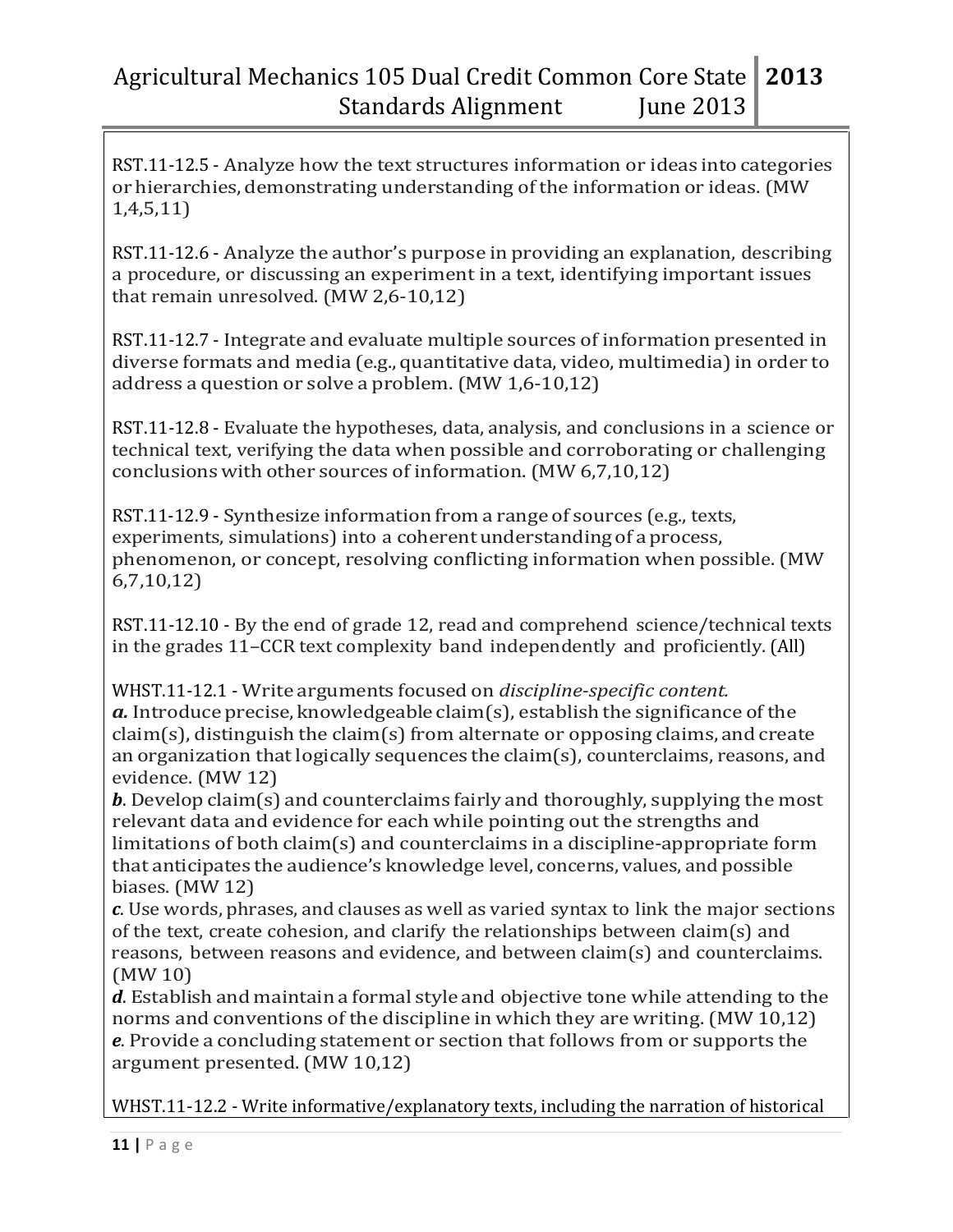events, scientific procedures/experiments, or technical processes. *b.* Develop the topic thoroughly by selecting the most significant and relevant facts, extended definitions, concrete details, quotations, or other information and examples appropriate to the audience's knowledge of the topic. (MW 1,2,4-9,11)

*d*. Use precise language, domain-specific vocabulary and techniques such as metaphor simile, and analogy to manage the complexity of the topic; convey a knowledgeable stance in a style that responds to the discipline and context as well as to the expertise of likely readers. (MW 1,6,7,12)

*e*. Provide a concluding statement or section that follows from and supports the information or explanation provided (e.g., articulating implications or the significance of the topic). (MW 2,3,6-9,11)

WHST.11-12.4 - Produce clear and coherent writing in which the development, organization, and style are appropriate to task, purpose, and audience. (MW 1-12)

WHST.11-12.9 - Draw evidence from informational texts to support analysis, reflection, and research. (MW 3,10,12)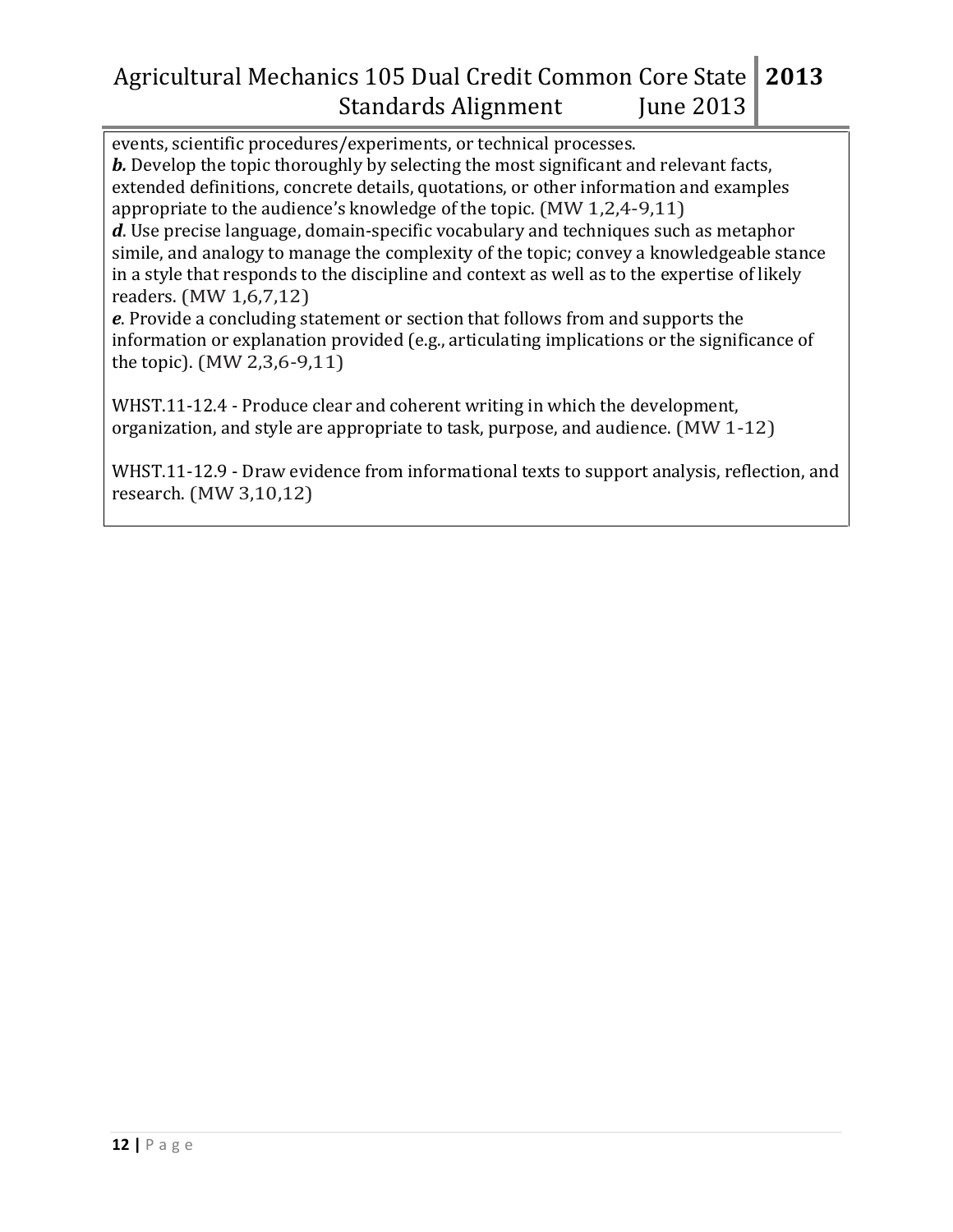# **Course Name**: ASM 105 **Unit Name**: 6 – TIG Welding **Unit Objectives:** 1. Pass a safety test and demonstrate proper use of TIG welding equipment 2. Identify the different applications and uses of a TIG welder 3. Describe the theory of Tungsten Inert Gas welding 4. Describe the process of welding aluminum with a TIG welder 5. Describe the process of welding stainless steel with a TIG welder 6. Identify different problems with TIG welding, arc length, and amperage settings for different thickness of metal 7. Identify properly and improperly formed beads 8. Discuss causes and effects of poor welds and how to correct 9. Discuss and practice safe use of TIG welding equipment 10. Discuss the different uses of TIG welding in agriculture **Preferred Common Core Standards for Instruction**

RST.11-12.3 - Follow precisely a complex multistep procedure when carrying out experiments, taking measurements, or performing technical tasks; analyze the specific results based on explanations in the text. (TW 1, 5, 6)

RST.11-12.4 - Determine the meaning of symbols, key terms, and other domainspecific words and phrases as they are used in a specific scientific or technical context relevant to *grades 11–12 texts and topics*. (TW 1 – 4, 7 - 9)

RST.11-12.9 - Synthesize information from a range of sources (e.g., texts, experiments, simulations) into a coherent understanding of a process, phenomenon, or concept, resolving conflicting information when possible. (TW  $3, 5 - 9$ 

WHST.11-12.2 - Write informative/explanatory texts, including the narration of historical events, scientific procedures/experiments, or technical processes. *a.* Introduce a topic and organize complex ideas, concepts, and information so that each new element builds on that which precedes it to create a unified whole; include formatting (e.g., headings), graphics (e.g., figures, tables), and multimedia when useful to aiding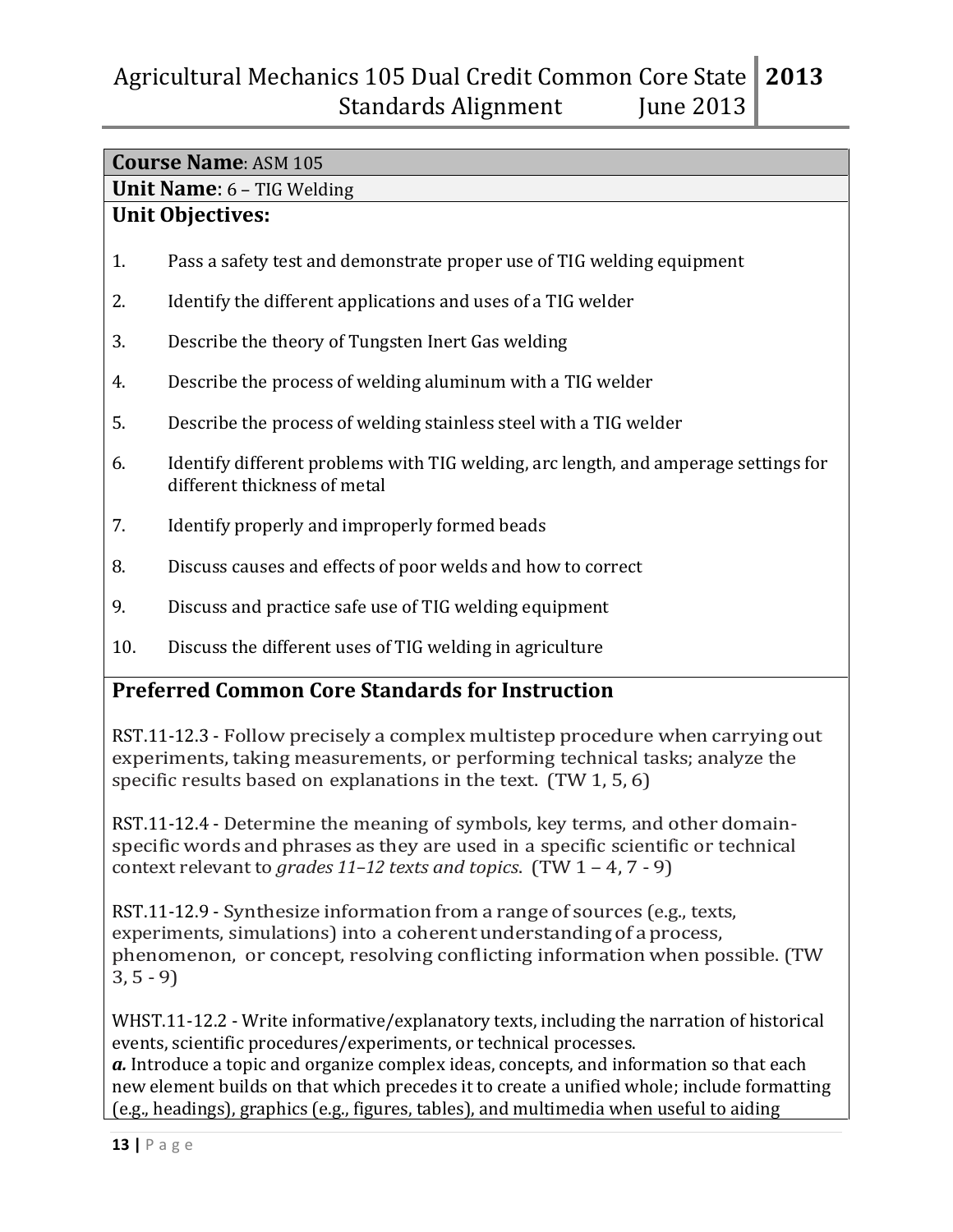comprehension. (TW 5, 6)

*c.* Use varied transitions and sentence structures to link the major sections of the text, create cohesion, and clarify the relationships among complex ideas and concepts. (TW 1, 5, 6, 7, 8)

*e*. Provide a concluding statement or section that follows from and supports the information or explanation provided (e.g., articulating implications or the significance of the topic). (TW 6, 7, 8)

WHST.11-12.6 - Use technology, including the Internet, to produce, publish, and update individual or shared writing products in response to ongoing feedback, including new arguments or information. (TW 7 - 9)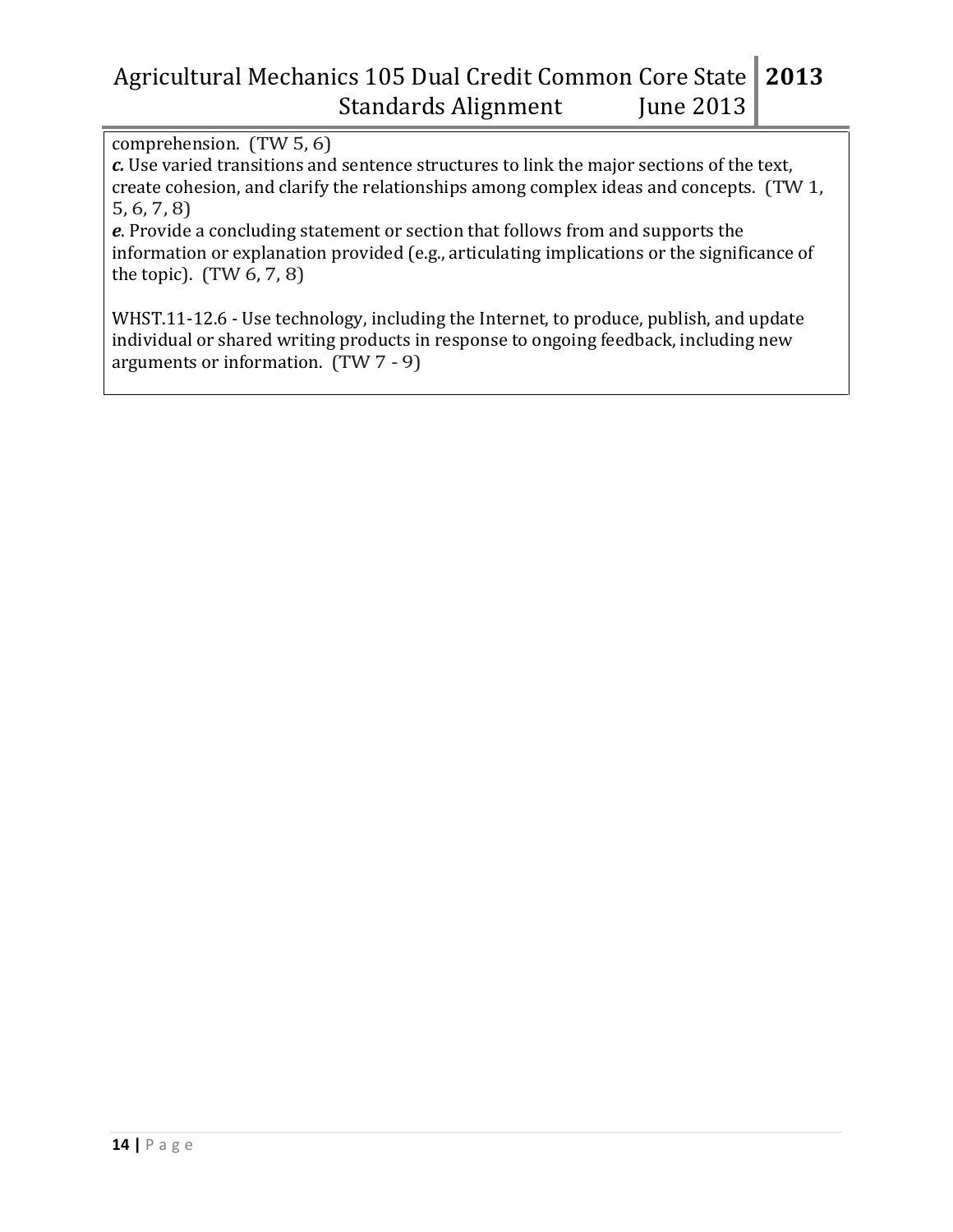## **Course Name**: ASM 105

**Unit Name**: 7 – AWS Symbols

### **Unit Objectives:**

- 1. Identify the different weld symbols used by AWS and their meaning
- 2. Identify the different joint symbols used by AWS and their meaning
- 3. Discuss the importance of the placement of each symbol
- 4. Draw the different symbols and lines used by AWS
- 5. Make the proper welds in the proper locations using an AWS blueprint or diagram
- 6. Make fabrication plans using the AWS symbols

## **Preferred Common Core Standards for Instruction**

RST.11-12.3 - Follow precisely a complex multistep procedure when carrying out experiments, taking measurements, or performing technical tasks; analyze the specific results based on explanations in the text.  $(AWS4 - 6)$ 

RST.11-12.4 - Determine the meaning of symbols, key terms, and other domainspecific words and phrases as they are used in a specific scientific or technical context relevant to *grades 11–12 texts and topics*. (AWS 1 – 6) RST.11-12.10 By the end of grade 12, read and comprehend science/technical texts in the grades 11–CCR text complexity band independently and proficiently.(AWS 1 – 6)

WHST.11-12.1 - Write arguments focused on *discipline-specific content. a*. Introduce precise, knowledgeable claim(s), establish the significance of the  $claim(s)$ , distinguish the claim(s) from alternate or opposing claims, and create an organization that logically sequences the claim(s), counterclaims, reasons, and evidence. (AWS 4)

*d*. Establish and maintain a formal style and objective tone while attending to the norms and conventions of the discipline in which they are writing.  $(AWS 5 - 6)$ 

WHST.11-12.2 - Write informative/explanatory texts, including the narration of historical events, scientific procedures/experiments, or technical processes.

*a.* Introduce a topic and organize complex ideas, concepts, and information so that each new element builds on that which precedes it to create a unified whole; include formatting (e.g., headings), graphics (e.g., figures, tables), and multimedia when useful to aiding comprehension.  $(AWS4 - 6)$ 

*b*. Develop the topic thoroughly by selecting the most significant and relevant facts,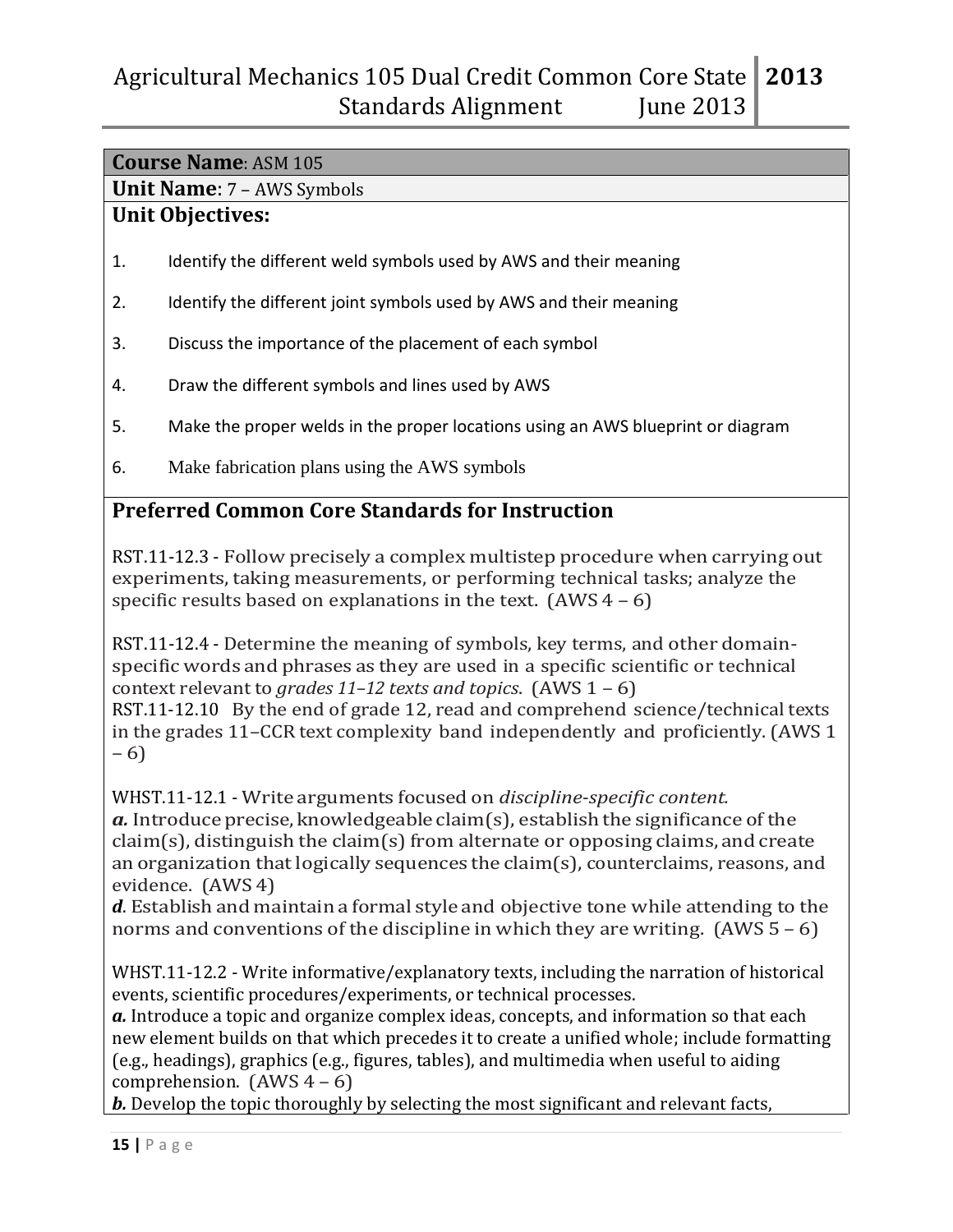extended definitions, concrete details, quotations, or other information and examples appropriate to the audience's knowledge of the topic.  $(AWS4 - 6)$ 

*c.* Use varied transitions and sentence structures to link the major sections of the text, create cohesion, and clarify the relationships among complex ideas and concepts. (AWS 4– 6)

*d*. Use precise language, domain-specific vocabulary and techniques such as metaphor simile, and analogy to manage the complexity of the topic; convey a knowledgeable stance in a style that responds to the discipline and context as well as to the expertise of likely readers.  $(AWS 4 – 6)$ 

*e*. Provide a concluding statement or section that follows from and supports the information or explanation provided (e.g., articulating implications or the significance of the topic).  $(AWS4 - 6)$ 

WHST.11-12.4 - Produce clear and coherent writing in which the development, organization, and style are appropriate to task, purpose, and audience. (AWS 4, 6)

WHST.11-12.6 - Use technology, including the Internet, to produce, publish, and update individual or shared writing products in response to ongoing feedback, including new arguments or information. (AWS 6)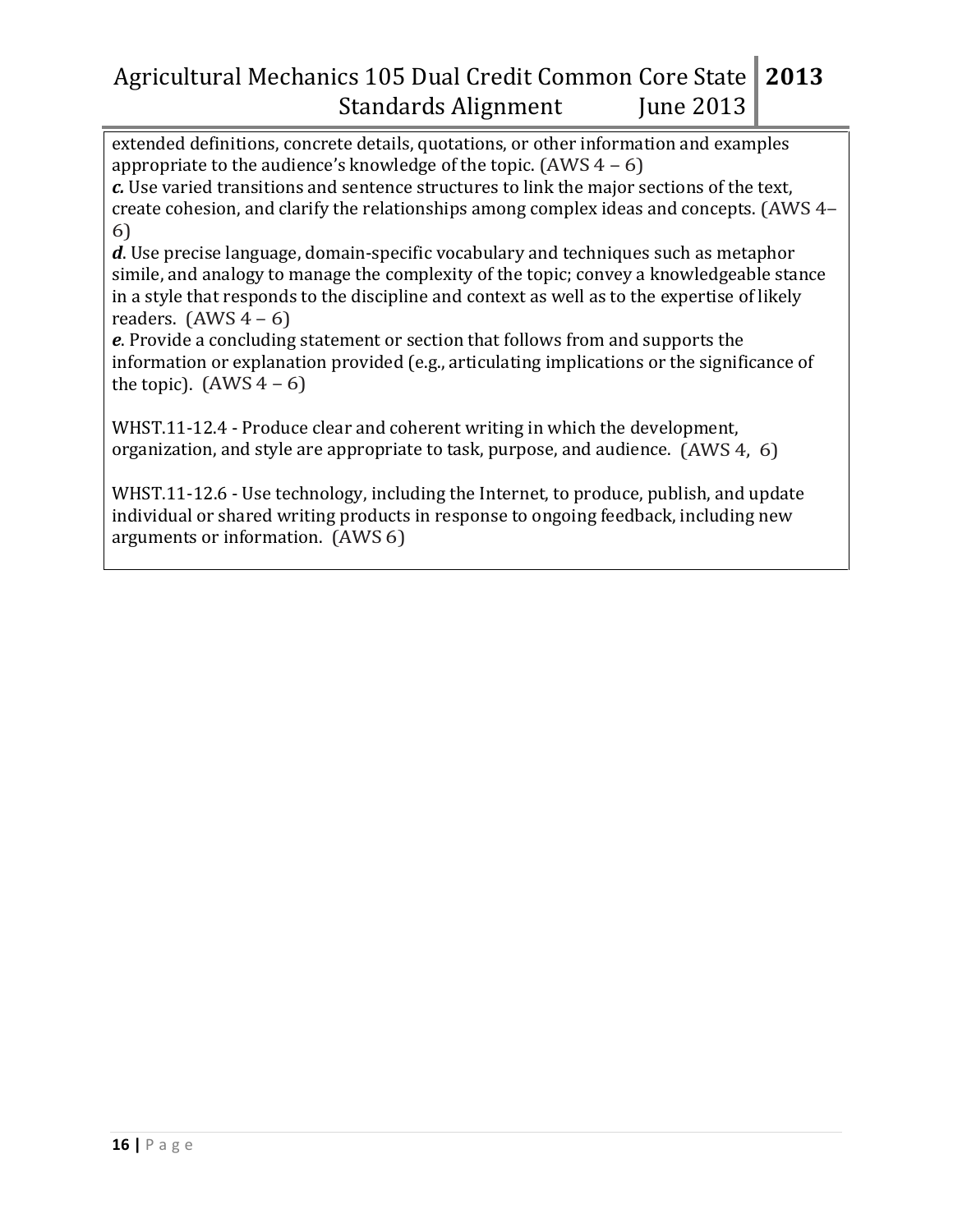|     | <b>Course Name: ASM 105</b>                                                                                                                                         |
|-----|---------------------------------------------------------------------------------------------------------------------------------------------------------------------|
|     | <b>Unit Name: 8 - Metals and Fabrication</b>                                                                                                                        |
|     | <b>Unit Objectives:</b>                                                                                                                                             |
|     |                                                                                                                                                                     |
| 1.  | List the common types of ferrous metals                                                                                                                             |
| 2.  | Describe the working characteristics of common types of ferrous metals                                                                                              |
| 3.  | Describe how the carbon content of ferrous metals affects their characteristics and<br>applications                                                                 |
| 4.  | Identify the common types of ferrous metals from the physical properties other than<br>the type of spark given off                                                  |
| 5.  | Read and interpret the specification number of the common types of steel                                                                                            |
| 6.  | List the fundamental methods used to heat treat steel                                                                                                               |
| 7.  | List the common types and applications of non-ferrous metals                                                                                                        |
| 8.  | Read and interpret the major American National Standards Institute's classifications for<br>bolts and cap screws                                                    |
| 9.  | Prepare a bill of materials for a metal project                                                                                                                     |
| 10. | Calculate the complete cost of metal projects based on the bill of materials                                                                                        |
| 11. | Lay out and mark stock material for cutting operations                                                                                                              |
| 12. | Describe the alternative types of finishing processes that could be used on the formed<br>and/or fabricated metal projects                                          |
| 13. | List the advantages and disadvantages of the various metal finishing processes                                                                                      |
|     | <b>Preferred Common Core Standards for Instruction</b>                                                                                                              |
|     | RST.11-12.1 - Cite specific textual evidence to support analysis of science and<br>technical texts, attending to important distinctions the author makes and to any |

RST.11-12.2 - Determine the central ideas or conclusions of a text; summarize complex concepts, processes, or information presented in a text by paraphrasing them in simpler but still accurate terms. (MF: 2,3,5,8,12,13)

gaps or inconsistencies in the account. (MF: 1-10.12,13)

RST.11-12.3 - Follow precisely a complex multistep procedure when carrying out experiments, taking measurements, or performing technical tasks; analyze the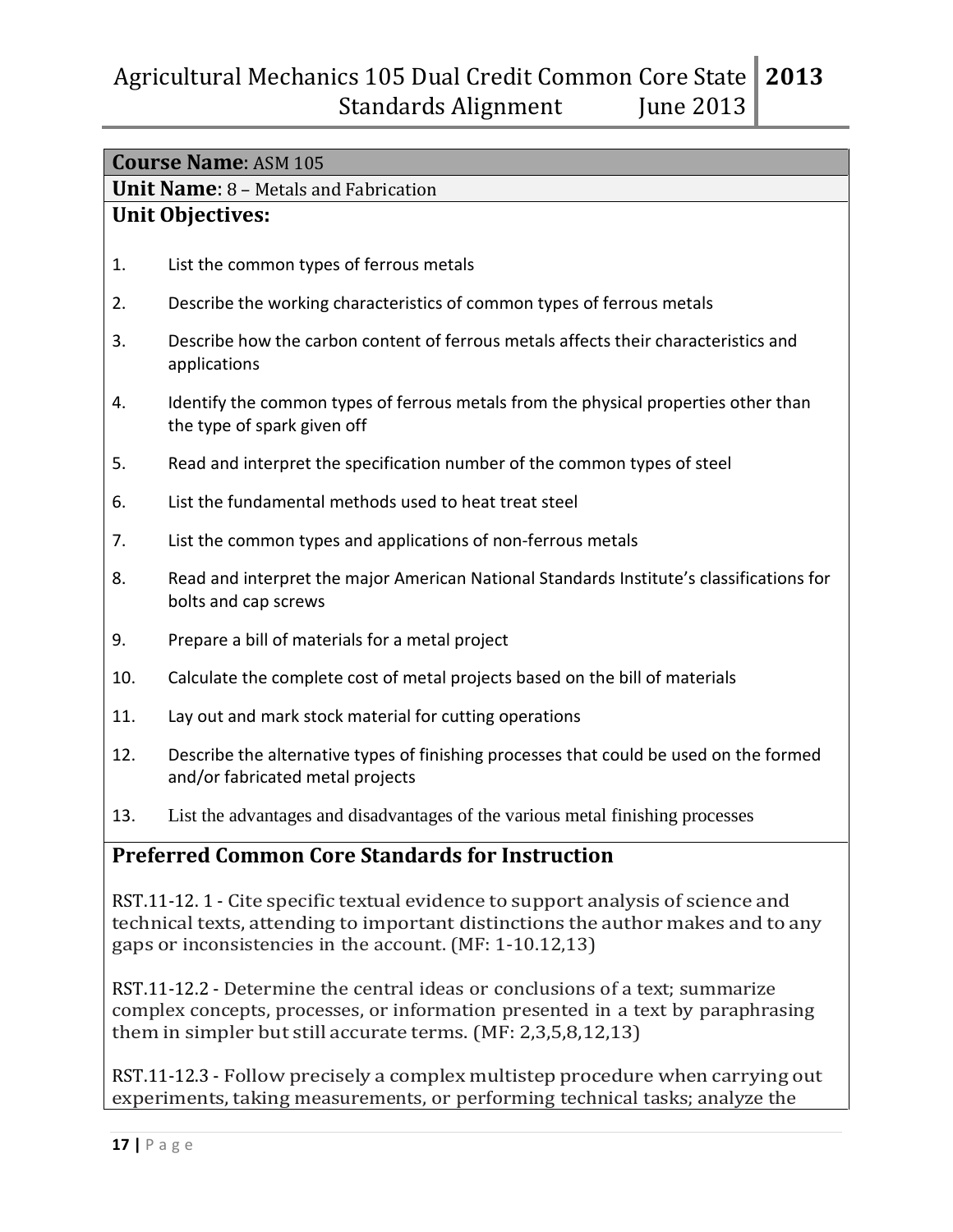specific results based on explanations in the text. (MF: 9-12)

RST.11-12.4 - Determine the meaning of symbols, key terms, and other domainspecific words and phrases as they are used in a specific scientific or technical context relevant to *grades 11–12 texts and topics*. (MF: 1-13)

RST.11-12.5 - Analyze how the text structures information or ideas into categories or hierarchies, demonstrating understanding of the information or ideas. (MF: 9,10)

RST.11-12.7 - Integrate and evaluate multiple sources of information presented in diverse formats and media (e.g., quantitative data, video, multimedia)in order to address a question or solve a problem. (MF: 1-13)

RST.11-12.8 - Evaluate the hypotheses, data, analysis, and conclusions in a science or technical text, verifying the data when possible and corroborating or challenging conclusions with other sources of information. (MF: 3,4,12)

RST.11-12.9 - Synthesize information from a range of sources (e.g., texts, experiments, simulations) into a coherentunderstanding of a process, phenomenon, or concept, resolving conflicting information when possible. (MF: 6,11,12)

RST.11-12.10 - By the end of grade 12, read and comprehend science/technical texts in the grades 11–CCR text complexity band independently and proficiently. (MF 1 - 13)

WHST.11-12.2a - Write informative/explanatory texts, including the narration of historical events, scientific procedures/experiments, or technical processes.

*a*. Introduce a topic and organize complex ideas, concepts, and information so that each new element builds on that which precedes it to create a unified whole; include formatting (e.g., headings), graphics (e.g., figures, tables), and multimedia when useful to aiding comprehension. (MF: 2,7,11)

*b*. Develop the topic thoroughly by selecting the most significant and relevant facts, extended definitions, concrete details, quotations, or other information and examples appropriate to the audience's knowledge of the topic. (MF: 2,6,12,13)

*c*. Use varied transitions and sentence structures to link the major sections of the text, create cohesion, and clarify the relationships among complex ideas and concepts. (MF: 6,8,12,13)

*d*. Use precise language, domain-specific vocabulary and techniques such as metaphor simile, and analogy to manage the complexity of the topic; convey a knowledgeable stance in a style that responds to the discipline and context as well as to the expertise of likely readers. (MF: 6,8,12,13)

*e*. Provide a concluding statement or section that follows from and supports the information or explanation provided (e.g., articulating implications or the significance of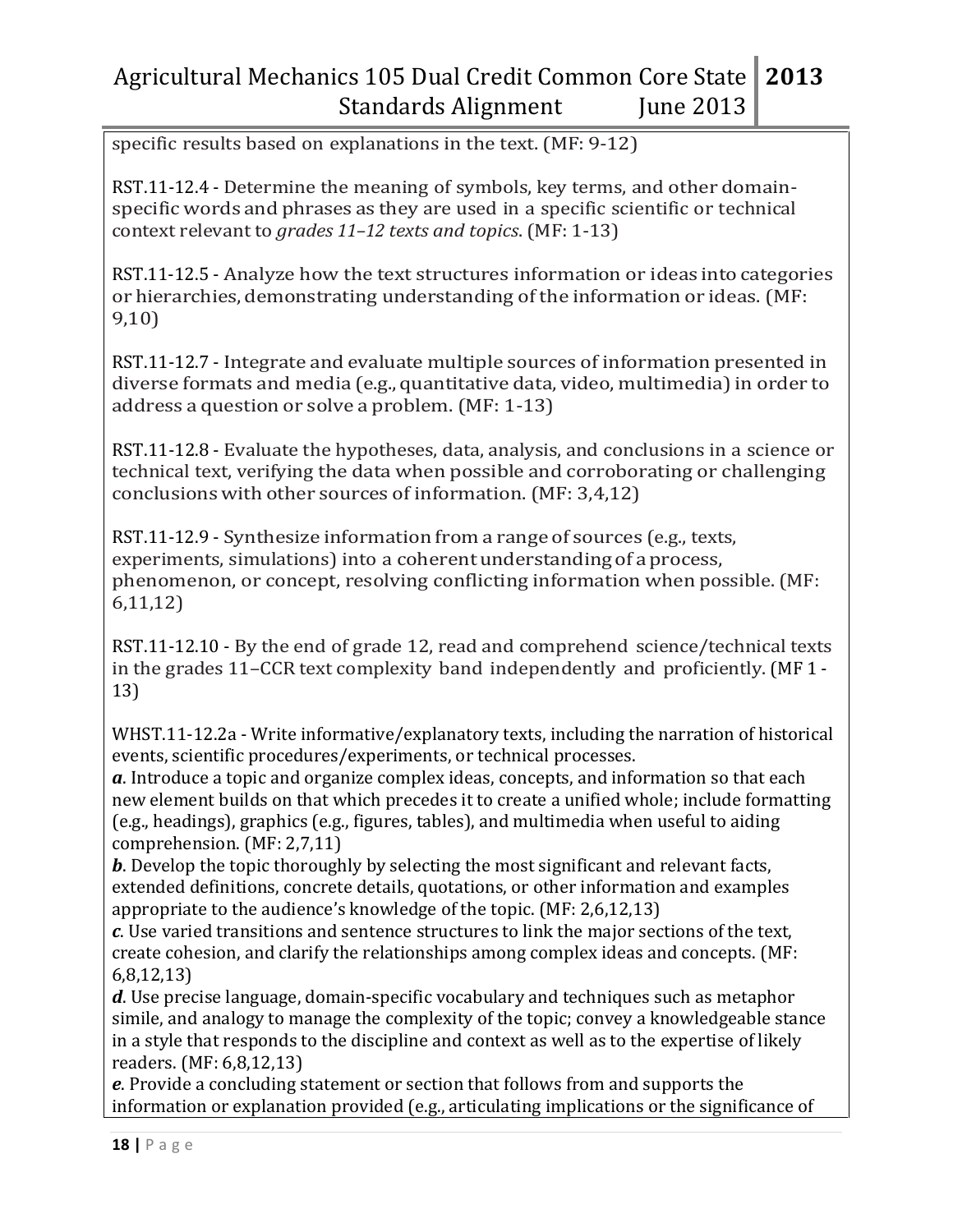the topic). (MF: 6,8,12,13)

WHST.11-12.4 - Produce clear and coherent writing in which the development, organization, and style are appropriate to task, purpose, and audience. (MF: 6, 9, 11).

WHST.11-12.6 - Use technology, including the Internet, to produce, publish, and update individual or shared writing products in response to ongoing feedback, including new arguments or information.(MF: 12).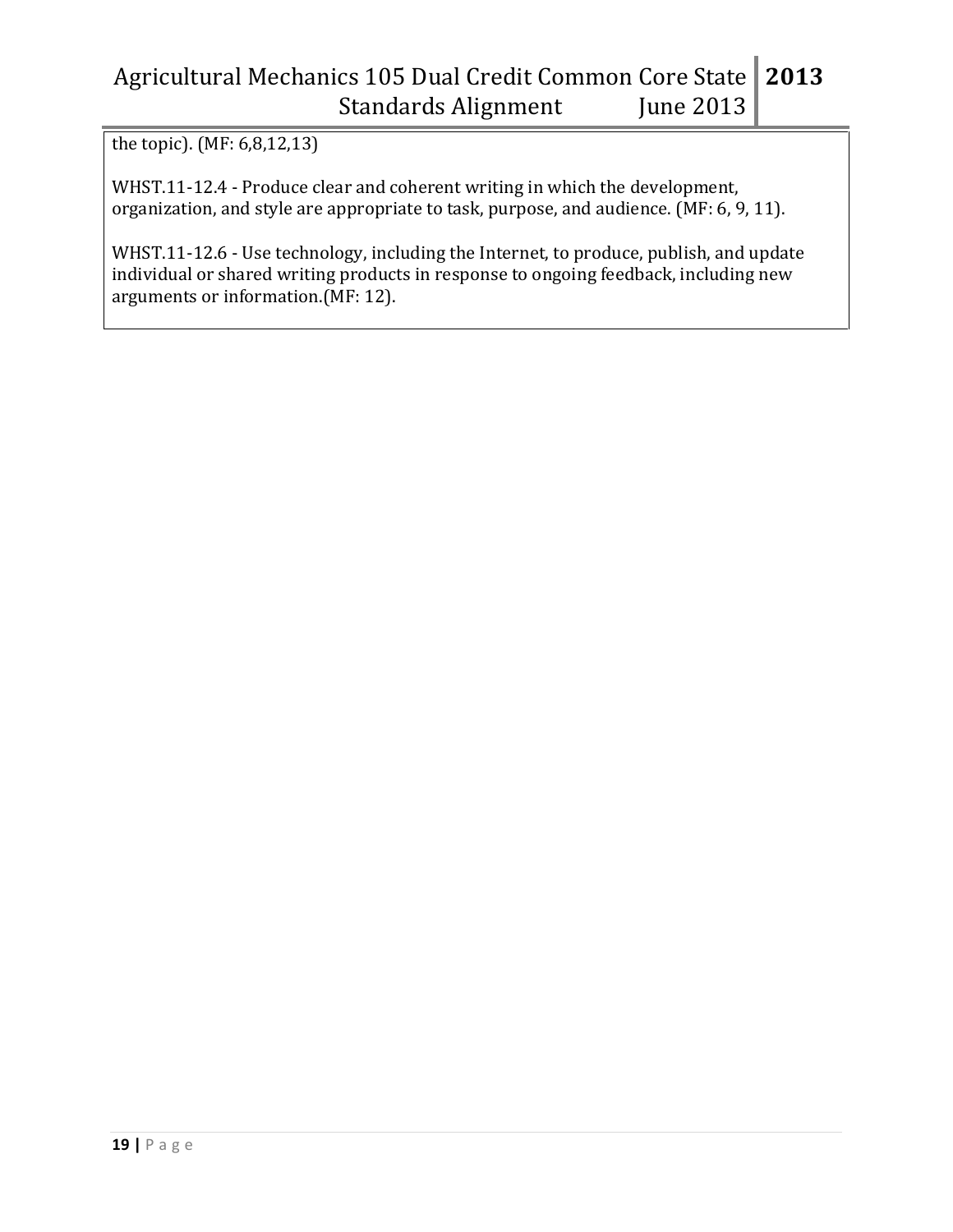#### **Course Name**: ASM 105

**Unit Name**: 9 – Principles of 2 and 4-Stroke Cycle Operation

#### **Unit Objectives:**

- 1. Define and relate the following terms: stroke, cycle, crankshaft revolution, camshaft revolution, principal events, intake, compression, power, exhaust, camshaft timing, ignition timing, BTDC, TDC, BDC, and power strokes per revolution of crankshaft.
- 2. List in sequential order and explain the significance of the principal events in the operation of a 4-stroke/cycle engine.
- 3. Explain relationship of the main parts of a 4-cycle engine to the principles of operation of that engine.
- 4. Identify a 4-cycle engine from visual operation.
- 5. Explain the difference in operation and construction of a 2- and 4-stroke cycle engine.
- 6. Recognize a 2-stroke cycle engine by visual observation.
- 7. Identify the advantages and disadvantages of 2-and 4-stroke cycle engine

### **Preferred Common Core Standards for Instruction**

RST.11-12. 1 - Cite specific textual evidence to support analysis of science and technical texts, attending to important distinctions the author makes and to any gaps or inconsistencies in the account. (P2/4SCO 1, 3, 4, 7)

RST.11-12.3 - Follow precisely a complex multistep procedure when carrying out experiments, taking measurements, or performing technical tasks; analyze the specific results based on explanations in the text. (P2/4SCO 2, 4, 6)

RST.11-12.4 - Determine the meaning of symbols, key terms, and other domainspecific words and phrases as they are used in a specific scientific or technical context relevant to *grades 11–12 texts and topics*. (P2/4SCO 1, 2, 5)

RST.11-12.7 - Integrate and evaluate multiple sources of information presented in diverse formats and media (e.g., quantitative data, video, multimedia) in order to address a question or solve a problem. (P2/4SCO) 1, 2, 3, 4, 5, 6, 7)

RST.11-12.9 - Synthesize information from a range of sources (e.g., texts, experiments, simulations) into a coherent understanding of a process, phenomenon, or concept, resolving conflicting information when possible. (P2/4SCO 1, 2, 3, 5, 7)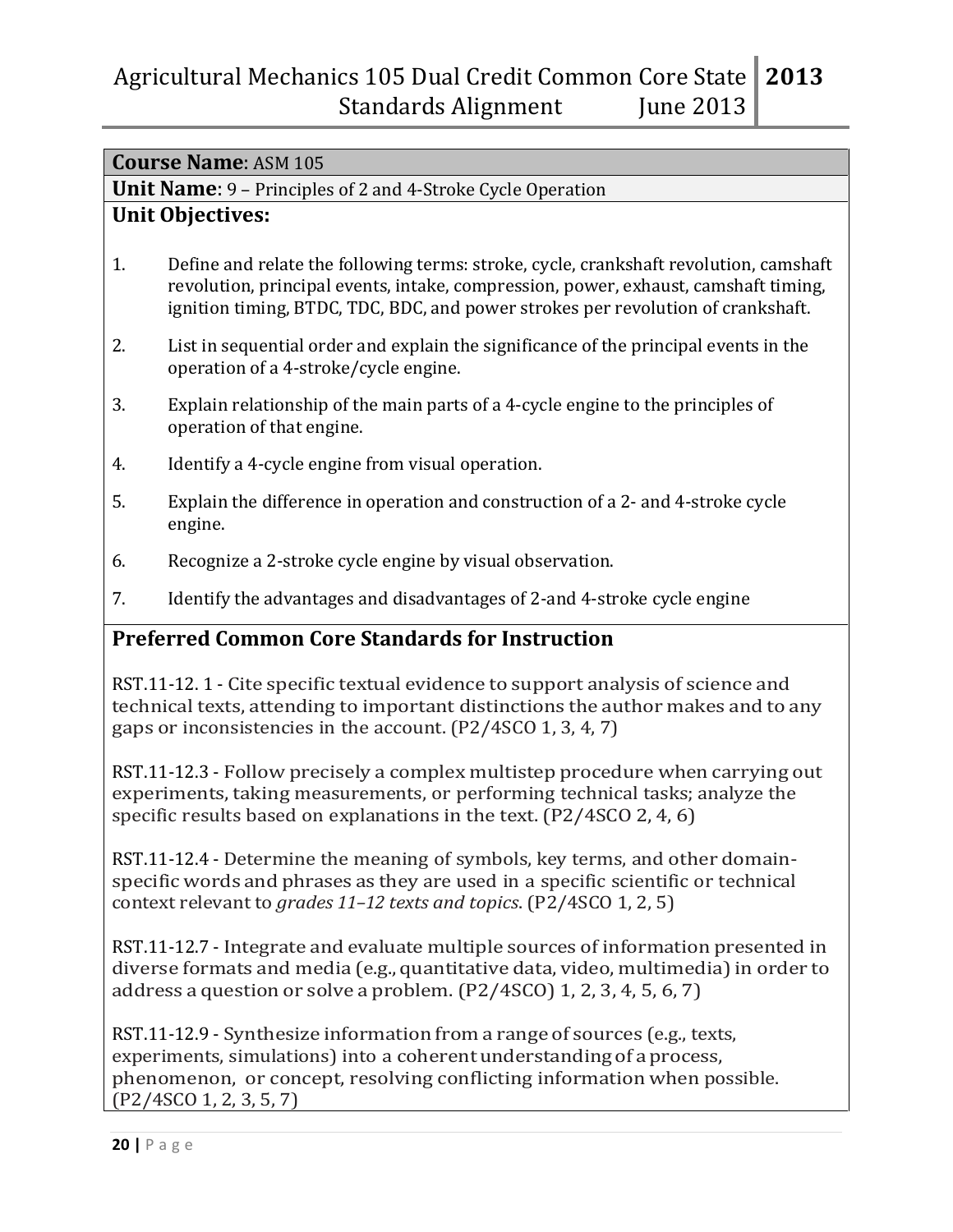WHST.11-12.1 - Write arguments focused on *discipline-specific content.*   $a$ . Introduce precise, knowledgeable claim(s), establish the significance of the  $claim(s)$ , distinguish the claim(s) from alternate or opposing claims, and create an organization that logically sequences the claim(s), counterclaims, reasons, and evidence. (P2/4SCO 3, 5)

*b*. Develop claim(s) and counterclaims fairly and thoroughly, supplying the most relevant data and evidence for each while pointing out the strengths and limitations of both claim(s) and counterclaims in a discipline-appropriate form that anticipates the audience's knowledge level, concerns, values, and possible biases. (P2/4 SCO 7)

WHST.11-12.1a - Write arguments focused on *discipline-specific content.* Establish and maintain a formal style and objective tone while attending to the norms and conventions of the discipline in which they are writing. (P2/4SCO 2, 3, 5)

WHST.11-12.6 - Use technology, including the Internet, to produce, publish, and update individual or shared writing products in response to ongoing feedback, including new arguments or information. (1, 2, 3, 4, 5, 6, 7)

WHST.11-12.7 - Conduct short as well as more sustained research projects to answer a question (including a self –generated question) or solve a problem; narrow or broaden the inquiry when appropriate; synthesize multiple sources on the subject, demonstrating understanding of the subject under investigation. (P2/4 SCO 2, 5, 7)

WHST.11-12.8 - Gather relevant information from multiple authoritative print and digital sources, using advanced searches effectively; assess the strengths and limitations of each source in terms of the specific task, purpose, and audience; integrate information into the text selectively to maintain the flow of ideas, avoiding plagiarism and overreliance on any one source and following a standard format for citation. (P2/4 SCO 7)

WHST.11-12.9 - Draw evidence from informational texts to support analysis, reflection, and research. (P2/4SCO 7)

WHST.11-12.10 - Write routinely over extended time frames (time for reflection and revision) and shorter time frames (a single sitting or a day or two) for a range of disciplinespecific tasks, purposes, and audiences. (P2/4 SCO 1)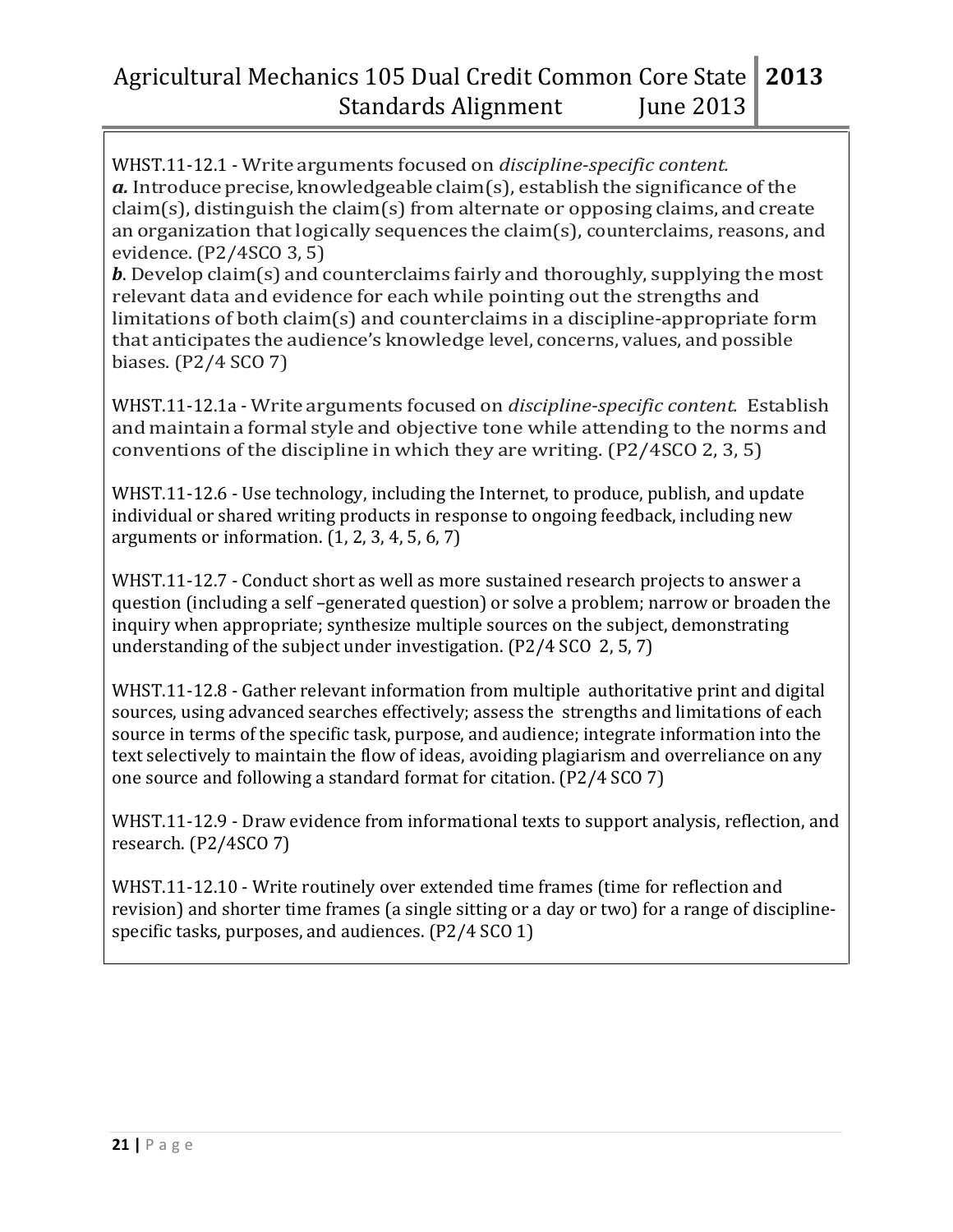### **Course Name**: ASM 105

**Unit Name**: 10 - Construction of the Internal Combustion Gasoline Engine

#### **Unit Objectives:**

- 1. Identify the basic engine parts and the function of each in the operation of an engine.
- 2. Explain the "internal combustion" in terms of engine design.
- 3. Describe the combustion chamber as the focal point of engine operation.
- 4. Outline the disassembly of a small engine according to the procedures outlined by the manufacturer.
- 5. Identify the wear points on a disassembled engine.
- 6. Outline the assembly of a small engine according to procedures outlined by the manufacturer.

#### **Preferred Common Core Standards for Instruction**

RST.11-12.2 - Determine the central ideas or conclusions of a text; summarize complex concepts, processes, or information presented in a text by paraphrasing them in simpler but still accurate terms. (CICGE 1, 2, 3, 4, 6)

RST.11-12.3 - Follow precisely a complex multistep procedure when carrying out experiments, taking measurements, or performing technical tasks; analyze the specific results based on explanations in the text. (CICGE 4, 6)

RST.11-12.4 - Determine the meaning of symbols, key terms, and other domainspecific words and phrases as they are used in a specific scientific or technical context relevant to *grades 11–12 texts and topics*. (CICGE 1)

RST.11-12.7 - Integrate and evaluate multiple sources of information presented in diverse formats and media (e.g., quantitative data, video, multimedia)in order to address a question or solve a problem. (CICGE 2, 4, 5)

RST.11-12.9 - Synthesize information from a range of sources (e.g., texts, experiments, simulations) into a coherent understanding of a process, phenomenon, or concept, resolving conflicting information when possible. (CICGE 4, 6)

WHST.11-12.1 - Write arguments focused on *discipline-specific content. a*. Introduce precise, knowledgeable claim(s), establish the significance of the  $claim(s)$ , distinguish the claim(s) from alternate or opposing claims, and create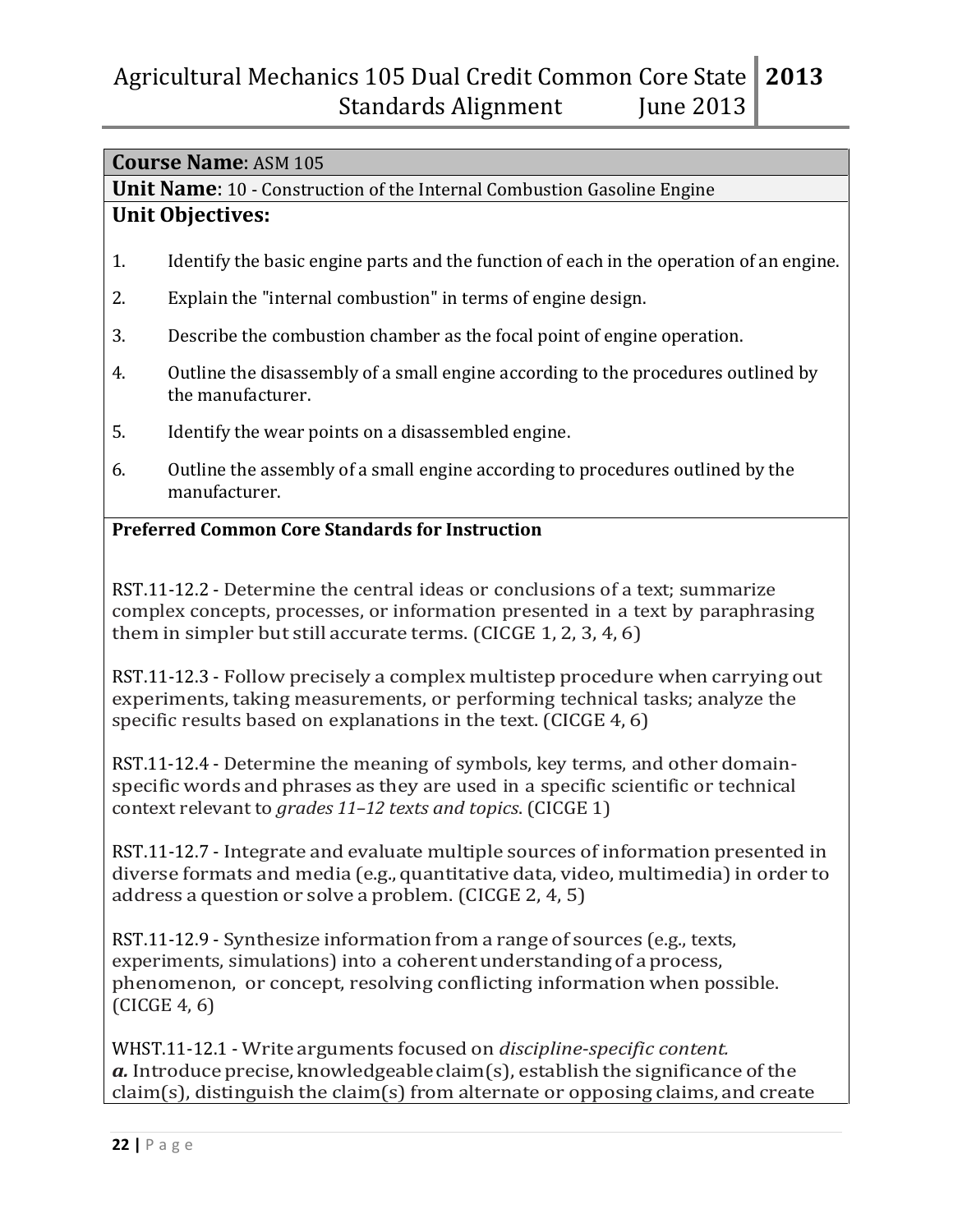an organization that logically sequences the claim(s), counterclaims, reasons, and evidence. (CICGE 2)

*c*. Use words, phrases, and clauses as well as varied syntax to link the major sections of the text, create cohesion, and clarify the relationships between claim(s) and reasons, between reasons and evidence, and between claim(s) and counterclaims. (CICGE 2, 4, 6)

WHST.11-12.1a - Write arguments focused on *discipline-specific content.* Establish and maintain a formal style and objective tone while attending to the norms and conventions of the discipline in which they are writing. (CICGE 1, 2, 3, 4, 5 ,6, 7)

WHST.11-12.6 - Use technology, including the Internet, to produce, publish, and update individual or shared writing products in response to ongoing feedback, including new arguments or information.(CICGE 2)

WHST.11-12.7 - Conduct short as well as more sustained research projects to answer a question (including a self –generated question) or solve a problem; narrow or broaden the inquiry when appropriate; synthesize multiple sources on the subject, demonstrating understanding of the subject under investigation. (CICGE 2)

WHST.11-12.8 - Gather relevant information from multiple authoritative print and digital sources, using advanced searches effectively; assess the strengths and limitations of each source in terms of the specific task, purpose, and audience; integrate information into the text selectively to maintain the flow of ideas, avoiding plagiarism and overreliance on any one source and following a standard format for citation. (CICGE 1, 5)

WHST.11-12.9 - Draw evidence from informational texts to support analysis, reflection, and research. (CICGE 1, 2, 3, 4, 5, 6, 7)

WHST.11-12.10 - Write routinely over extended time frames (time for reflection and revision) and shorter time frames (a single sitting or a day or two) for a range of disciplinespecific tasks, purposes, and audiences. (CICGE 6)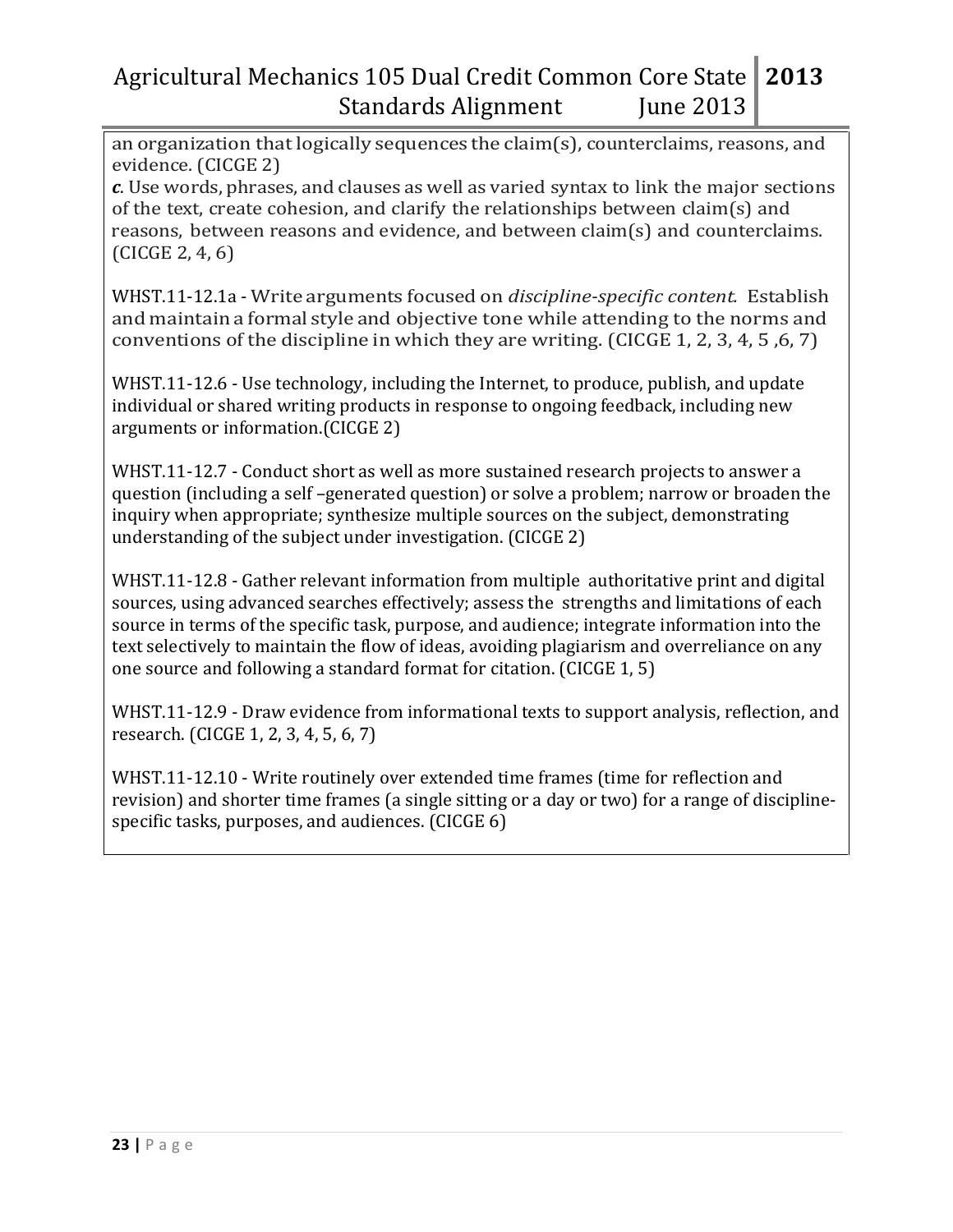| <b>Course Name: ASM 105</b> |
|-----------------------------|
|                             |

**Unit Name**: 11 – Measuring Devices

## **Unit Objectives:**

- 1. Describe tolerance, specifications, clearance; reject size given by the manufacturer and how these "terms" affect engine operation.
- 2. Identify those parts of an engine that need to be measured with a measuring device.
- 3. Use micrometers measurement to determine if parts of a small engine are within specifications set by the manufacturer.
- 4. Discuss the manipulation of the different micrometers so as to record the proper measurements.

#### **Preferred Common Core Standards for Instruction**

RST. 11-12.2 - Determine the central ideas or conclusions of a text; summarize complex concepts, processes, or information presented in a text by paraphrasing them in simpler but sill accurate terms. (MD 1, 2, 3, 4)

RST.11-12.3 - Follow precisely a complex multistep procedure when carrying out experiments, taking measurements, or performing technical tasks; analyze the specific results based on explanations in the text. (MD 2, 3)

RST.11-12.4 - Determine the meaning of symbols, key terms, and other domainspecific words and phrases as they are used in a specific scientific or technical context relevant to *grades 11–12 texts and topics*. (MD 1, 3)

RST.11-12.7 - Integrate and evaluate multiple sources of information presented in diverse formats and media (e.g., quantitative data, video, multimedia) in order to address a question or solve a problem. (MD 1, 2, 3, 4)

RST.11-12.9 - Synthesize information from a range of sources (e.g., texts, experiments, simulations) into a coherentunderstanding of a process, phenomenon, or concept, resolving conflicting information when possible. (MD 3, 4)

WHST.11-12.1 - Write arguments focused on *discipline-specific content.*   $a$ . Introduce precise, knowledgeable claim(s), establish the significance of the  $claim(s)$ , distinguish the claim(s) from alternate or opposing claims, and create an organization that logically sequences the claim(s), counterclaims, reasons, and evidence. (MD 3)

*b*. Write arguments focused on *discipline-specific content.* Develop claim(s) and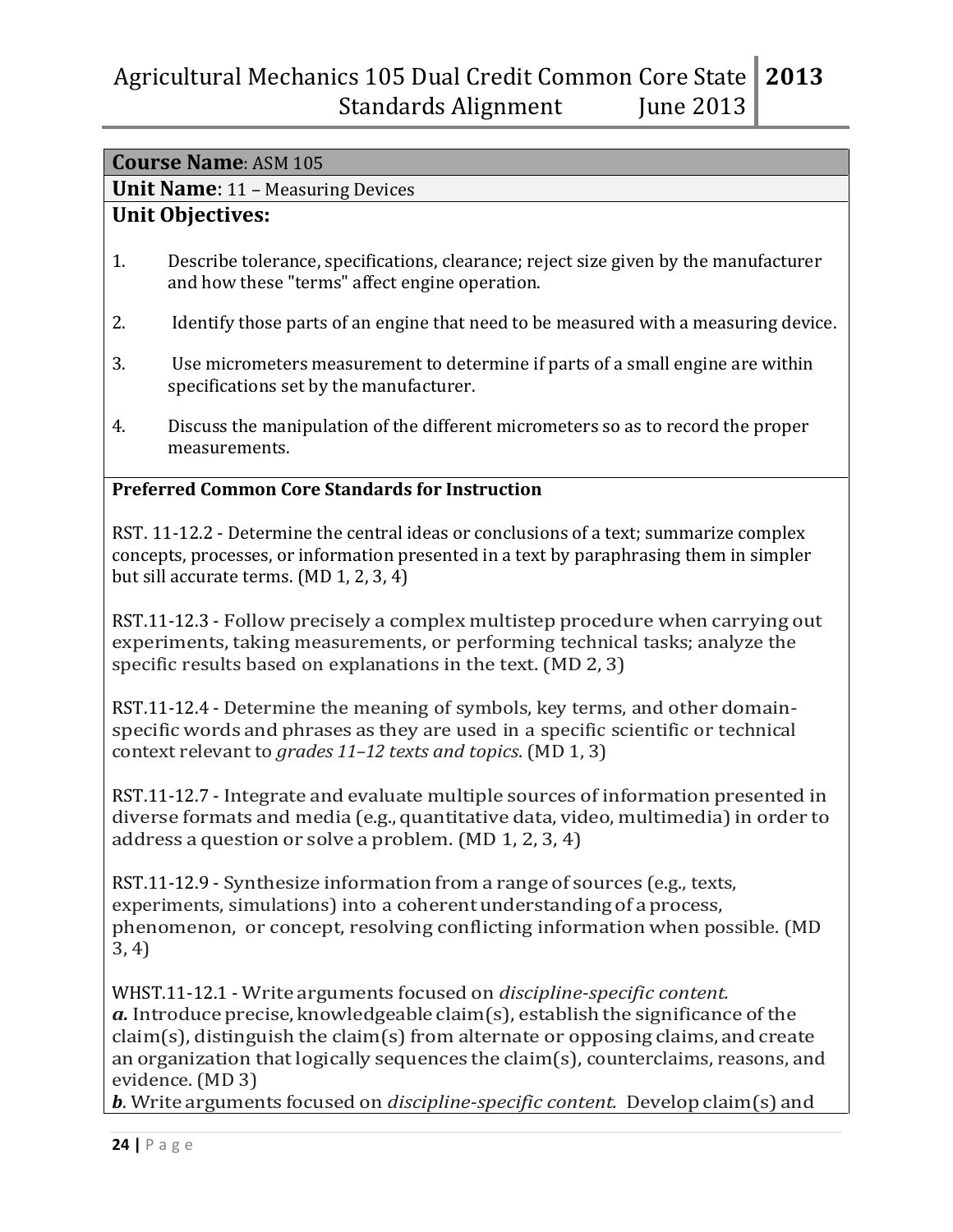counterclaims fairly and thoroughly, supplying the most relevant data and evidence for each while pointing out the strengths and limitations of both claim(s) and counterclaims in a discipline-appropriate form that anticipates the audience's knowledge level, concerns, values, and possible biases. (MD 1, 4) *c*. Use words, phrases, and clauses as well as varied syntax to link the major sections of the text, create cohesion, and clarify the relationships between claim(s) and reasons, between reasons and evidence, and between claim(s) and counterclaims. (MD 4)

*e*. Provide a concluding statement or section that follows from or supports the argument presented. (MD 1, 3, 4)

WHST.11-12.6 - Use technology, including the Internet, to produce, publish, and update individual or shared writing products in response to ongoing feedback, including new arguments or information. (MD 1, 2, 3, 4)

WHST.11-12.7 - Conduct short as well as more sustained research projects to answer a question (including a self –generated question) or solve a problem; narrow or broaden the inquiry when appropriate; synthesize multiple sources on the subject, demonstrating understanding of the subject under investigation. (MD1, 2, 3, 4)

WHST.11-12.8 - Gather relevant information from multiple authoritative print and digital sources, using advanced searches effectively; assess the strengths and limitations of each source in terms of the specific task, purpose, and audience; integrate information into the text selectively to maintain the flow of ideas, avoiding plagiarism and overreliance on any one source and following a standard format for citation. (MD 1, 4)

WHST.11-12.9 - Draw evidence from informational texts to support analysis, reflection, and research. (MD 1, 2, 3, 4)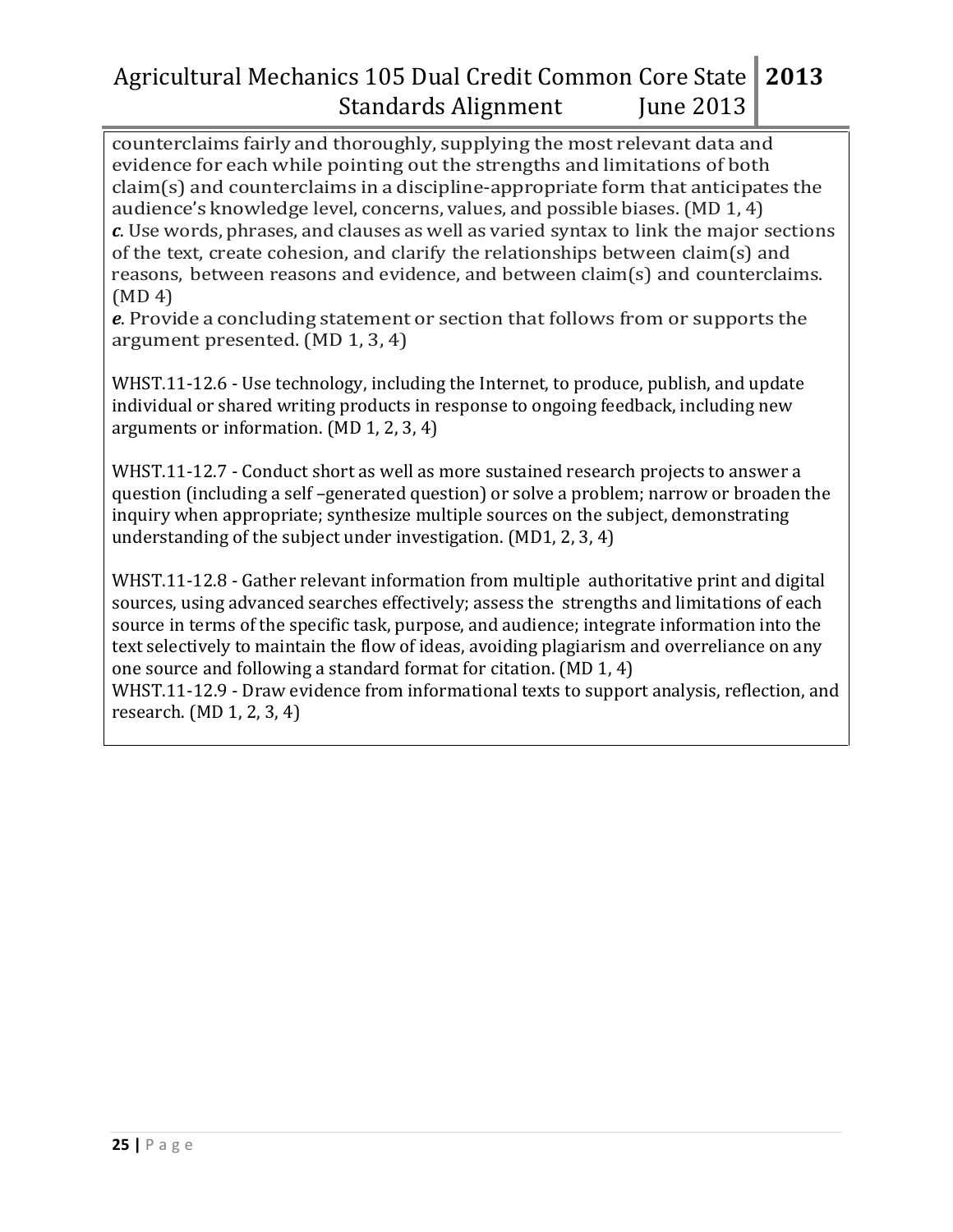#### **Course Name**: ASM 105

#### **Unit Name**: 12 Fuel and Carburetion Systems

### **Unit Objectives:**

- 1. Distinguish between the basic fuel systems.
- 2. Decide which fuel system should be used on an engine considering its operating position and the machine it is to be used on.
- 3. Identify and explain the function of the major components of a typical small engine fuel system.
- 4. Identify and explain the function of the major components of a carburetor.

### **Preferred Common Core Standards for Instruction**

RST. 11-12.2 - Determine the central ideas or conclusions of a text; summarize complex concepts, processes, or information presented in a text by paraphrasing them in simpler but sill accurate terms. (FCS 1, 2, 3, 4)

RST.11-12.3 - Follow precisely a complex multistep procedure when carrying out experiments, taking measurements, or performing technical tasks; analyze the specific results based on explanations in the text. (FCS 1, 2, 3, 4)

RST.11-12.4 - Determine the meaning of symbols, key terms, and other domainspecific words and phrases as they are used in a specific scientific or technical context relevant to *grades 11–12 texts and topics*. (FCS 3, 4)

RST.11-12.7 - Integrate and evaluate multiple sources of information presented in diverse formats and media (e.g., quantitative data, video, multimedia)in order to address a question or solve a problem. (FCS 2,3,4)

RST.11-12.9 - Synthesize information from a range of sources (e.g., texts, experiments, simulations) into a coherent understanding of a process, phenomenon, or concept, resolving conflicting information when possible. (FCS 2)

WHST.11-12.1 - Write arguments focused on *discipline-specific content. a*. Establish and maintain a formal style and objective tone while attending to the norms and conventions of the discipline in which they are writing. (FCS 2) *b.* Develop claim(s) and counterclaims fairly and thoroughly, supplying the most relevant data and evidence for each while pointing out the strengths and limitations of both claim(s) and counterclaims in a discipline-appropriate form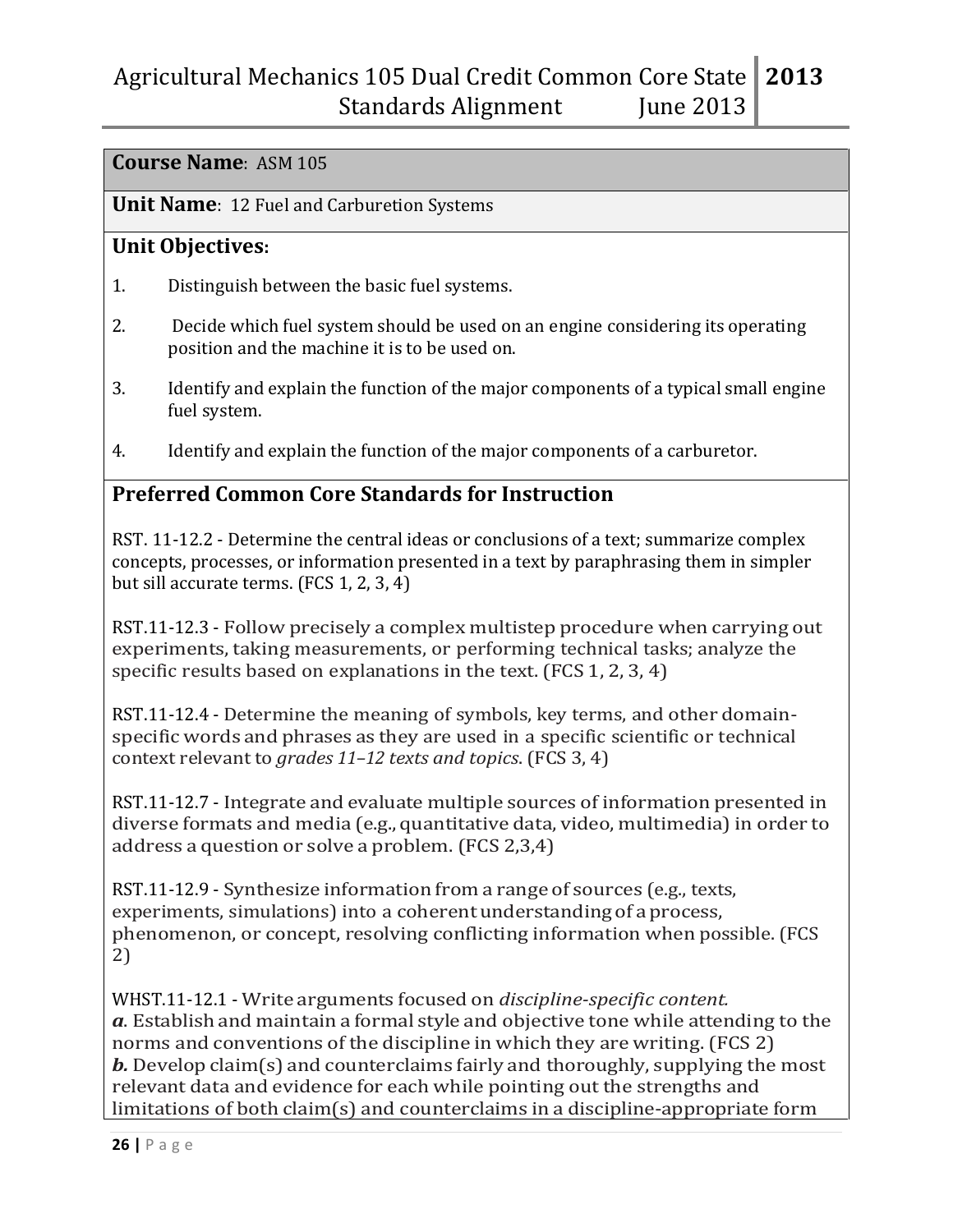that anticipates the audience's knowledge level, concerns, values, and possible biases. (FCS 2)

*c.* Use words, phrases, and clauses as well as varied syntax to link the major sections of the text, create cohesion, and clarify the relationships between claim(s) and reasons, between reasons and evidence, and between claim(s) and counterclaims. (FCS 2)

WHST.11-12.6 - Use technology, including the Internet, to produce, publish, and update individual or shared writing products in response to ongoing feedback, including new arguments or information. (FCS 1, 2, 3, 4)

WHST.11-12.7 - Conduct short as well as more sustained research projects to answer a question (including a self –generated question) or solve a problem; narrow or broaden the inquiry when appropriate; synthesize multiple sources on the subject, demonstrating understanding of the subject under investigation. (FCS 1, 2, 3, 4)

WHST.11-12.8 - Gather relevant information from multiple authoritative print and digital sources, using advanced searches effectively; assess the strengths and limitations of each source in terms of the specific task, purpose, and audience; integrate information into the text selectively to maintain the flow of ideas, avoiding plagiarism and overreliance on any one source and following a standard format for citation. (FCS 1, 2, 3, 4)

WHST.11-12.9 - Draw evidence from informational texts to support analysis, reflection, and research. (FCS 1, 2, 3, 4)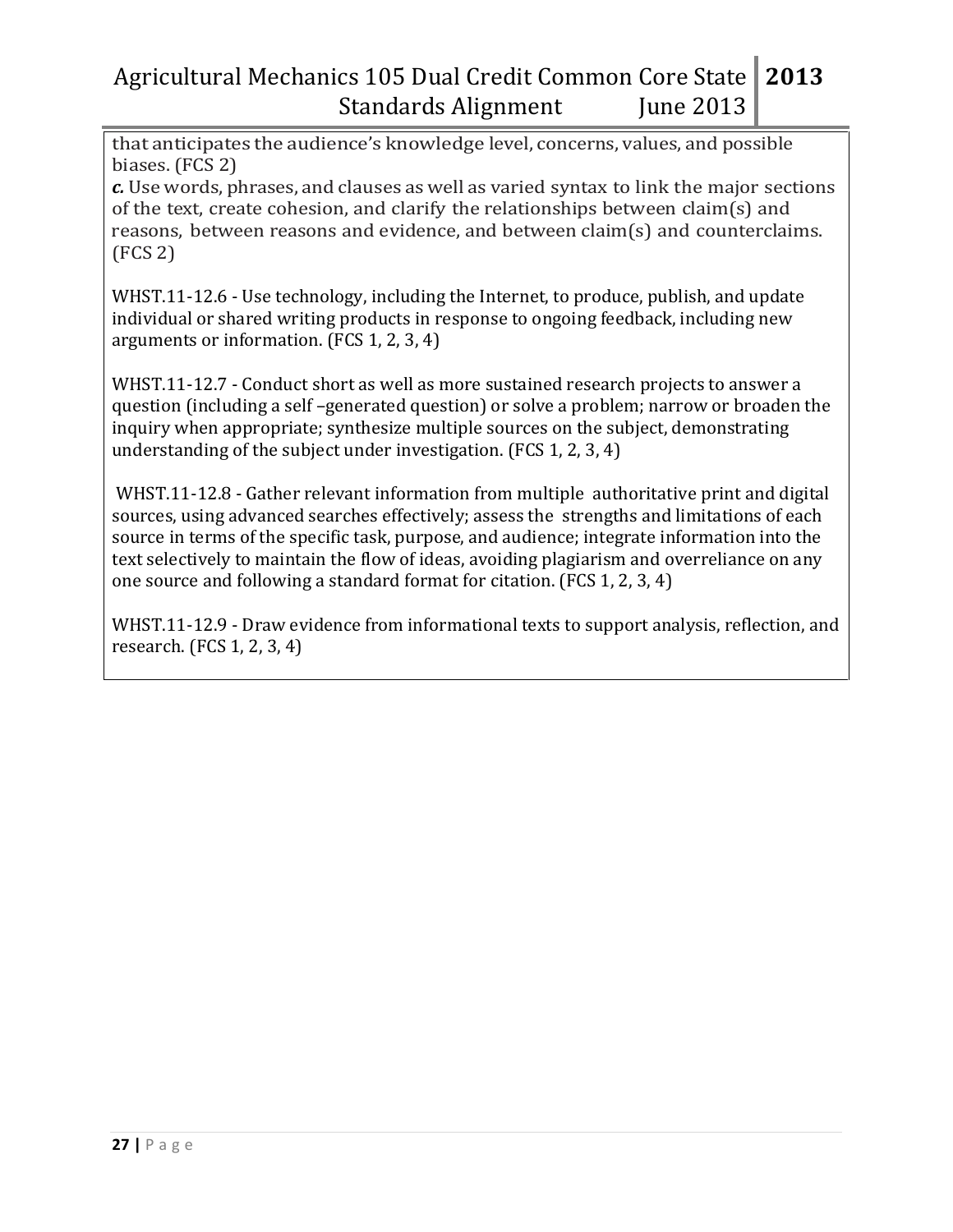#### **Course Name**: ASM 105

#### **Unit Name**: 13 Governor Systems

#### **Unit Objectives:**

- 1. Distinguish between the two types of governor commonly found on small engines
- 2. Explain the basic functions of a governor
- 3. Describe the effects of changing the governed speed of an engine

#### **Preferred Common Core Standards for Instruction**

RST.11-12. 1 - Cite specific textual evidence to support analysis of science and technical texts, attending to important distinctions the author makes and to any gaps or inconsistencies in the account. (GS 1, 2)

RST.11-12.2 - Determine the central ideas or conclusions of a text; summarize complex concepts, processes, or information presented in a text by paraphrasing them in simpler but still accurate terms. (GS 3)

RST.11-12.4 - Determine the meaning of symbols, key terms, and other domainspecific words and phrases as they are used in a specific scientific or technical context relevant to *grades 11–12 texts and topics*. (GS 1, 2, 3)

RST.11-12.9 - Synthesize information from a range of sources (e.g., texts, experiments, simulations) into a coherent understanding of a process, phenomenon, or concept, resolving conflicting information when possible. (GS 3)

RST.11-12.10 - By the end of grade 12, read and comprehend science/technical texts in the grades 11–CCR text complexity band independently and proficiently. (GS 1-3)

WHST.11-12.1a - Write arguments focused on *discipline-specific content.* Introduce precise, knowledgeable claim(s), establish the significance of the claim(s), distinguish the claim(s) from alternate or opposing claims, and create an organization thatlogically sequences the claim(s), counterclaims, reasons, and evidence. (GS 1, 3)

WHST.11-12.2 - Write informative/explanatory texts, including the narration of historical events, scientific procedures/experiments, or technical processes.

*a.* Introduce a topic and organize complex ideas, concepts, and information so that each new element builds on that which precedes it to create a unified whole; include formatting (e.g., headings), graphics (e.g., figures, tables), and multimedia when useful to aiding comprehension. (GS 1, 2)

*c.* Use varied transitions and sentence structures to link the major sections of the text,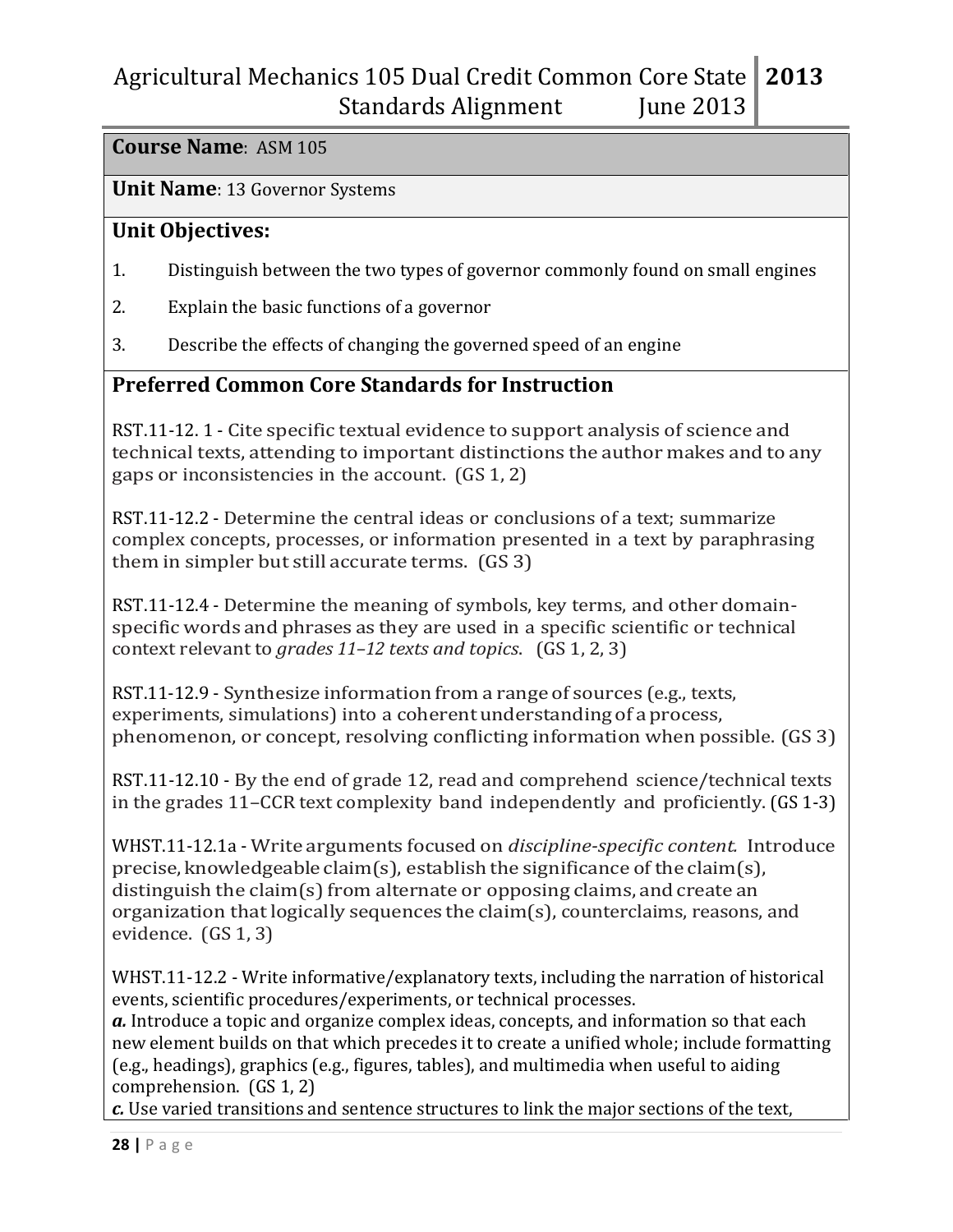create cohesion, and clarify the relationships among complex ideas and concepts. (GS 2)

WHST.11-12.4 - Produce clear and coherent writing in which the development, organization, and style are appropriate to task, purpose, and audience. (GS 1-3)

WHST.11-12.9 - Draw evidence from informational texts to support analysis, reflection, and research. (GS 1,2,3)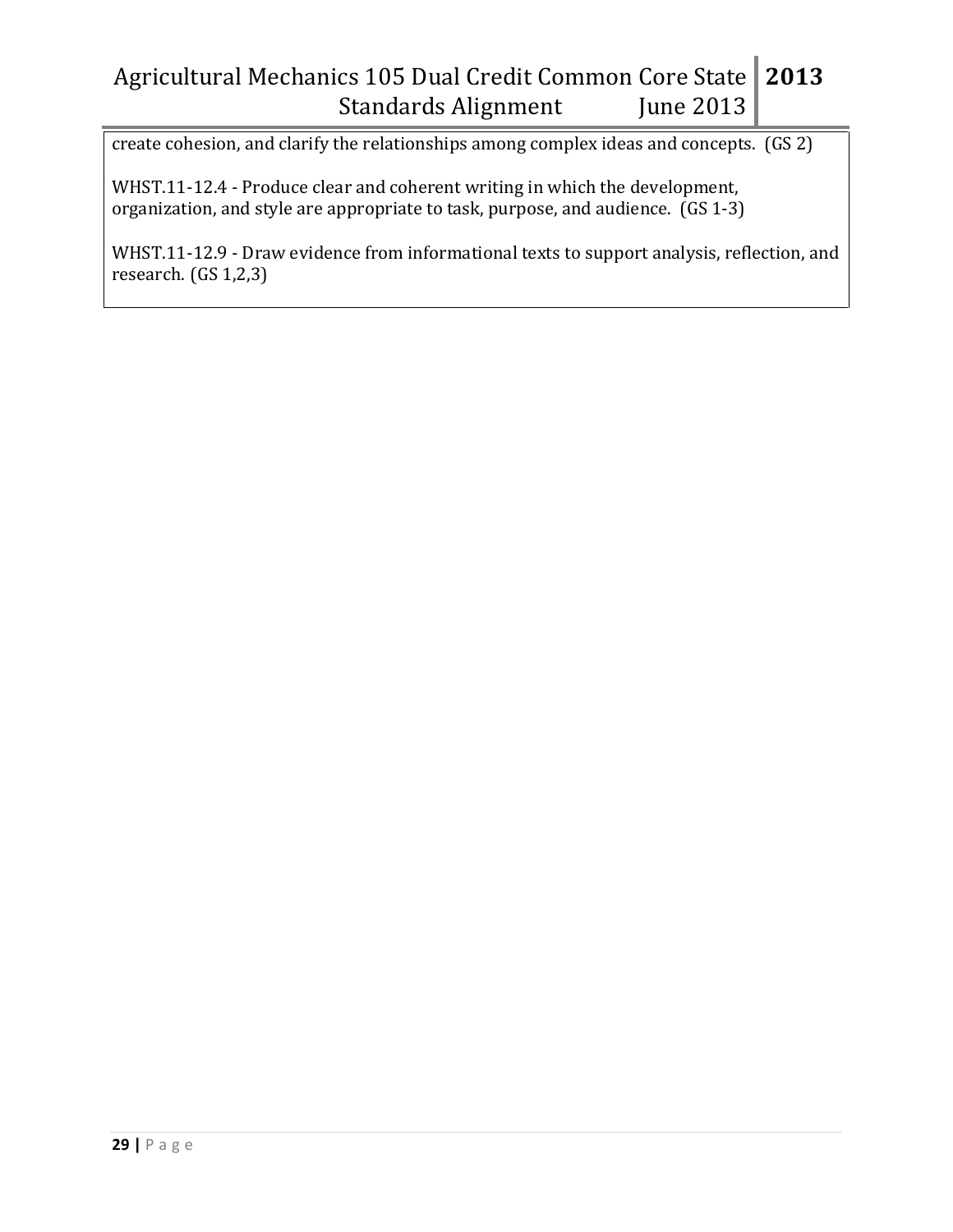| <b>Course Name: ASM 105</b>                                                                                                                                                                                                     |                                                                                                                                                                                                                              |  |  |
|---------------------------------------------------------------------------------------------------------------------------------------------------------------------------------------------------------------------------------|------------------------------------------------------------------------------------------------------------------------------------------------------------------------------------------------------------------------------|--|--|
|                                                                                                                                                                                                                                 | <b>Unit Name: 14 Lubrication and Cooling Systems</b>                                                                                                                                                                         |  |  |
|                                                                                                                                                                                                                                 | <b>Unit Objectives:</b>                                                                                                                                                                                                      |  |  |
| 1.                                                                                                                                                                                                                              | Explain the need for lubrication                                                                                                                                                                                             |  |  |
| 2.                                                                                                                                                                                                                              | Identify the points in a small engine needing lubrication and how lubricant is<br>delivered                                                                                                                                  |  |  |
| 3.                                                                                                                                                                                                                              | Choose the lubricant an engine needs based on operating conditions and<br>recommendations from the manufacturer                                                                                                              |  |  |
| 4.                                                                                                                                                                                                                              | Explain how a small engine is air-cooled                                                                                                                                                                                     |  |  |
| 5.                                                                                                                                                                                                                              | Identify the main components of an air-cooled system                                                                                                                                                                         |  |  |
| 6.                                                                                                                                                                                                                              | Discuss the need for a cooling mechanism regarding the source of heat and how heat<br>dissipates                                                                                                                             |  |  |
|                                                                                                                                                                                                                                 | <b>Preferred Common Core Standards for Instruction</b>                                                                                                                                                                       |  |  |
|                                                                                                                                                                                                                                 | RST.11-12.1 - Cite specific textual evidence to support analysis of science and<br>technical texts, attending to important distinctions the author makes and to any<br>gaps or inconsistencies in the account. (LCS 1, 2, 5) |  |  |
| RST.11-12.2 - Determine the central ideas or conclusions of a text; summarize<br>complex concepts, processes, or information presented in a text by paraphrasing<br>them in simpler but still accurate terms. (LCS 1, 4)        |                                                                                                                                                                                                                              |  |  |
| RST.11-12.4 - Determine the meaning of symbols, key terms, and other domain-<br>specific words and phrases as they are used in a specific scientific or technical<br>context relevant to grades 11-12 texts and topics. (LCS 3) |                                                                                                                                                                                                                              |  |  |

RST.11-12.9 - Synthesize information from a range of sources (e.g., texts, experiments, simulations) into a coherentunderstanding of a process, phenomenon, or concept, resolving conflicting information when possible. (LCS 4, 6)

RST.11-12.10 - By the end of grade 12, read and comprehend science/technical texts in the grades 11–CCR text complexity band independently and proficiently. (LCS 1,2,3,4,5,6)

WHST.11-12.1 - Write arguments focused on *discipline-specific content.*   $a$ . Introduce precise, knowledgeable claim(s), establish the significance of the  $claim(s)$ , distinguish the claim(s) from alternate or opposing claims, and create an organization that logically sequences the claim(s), counterclaims, reasons, and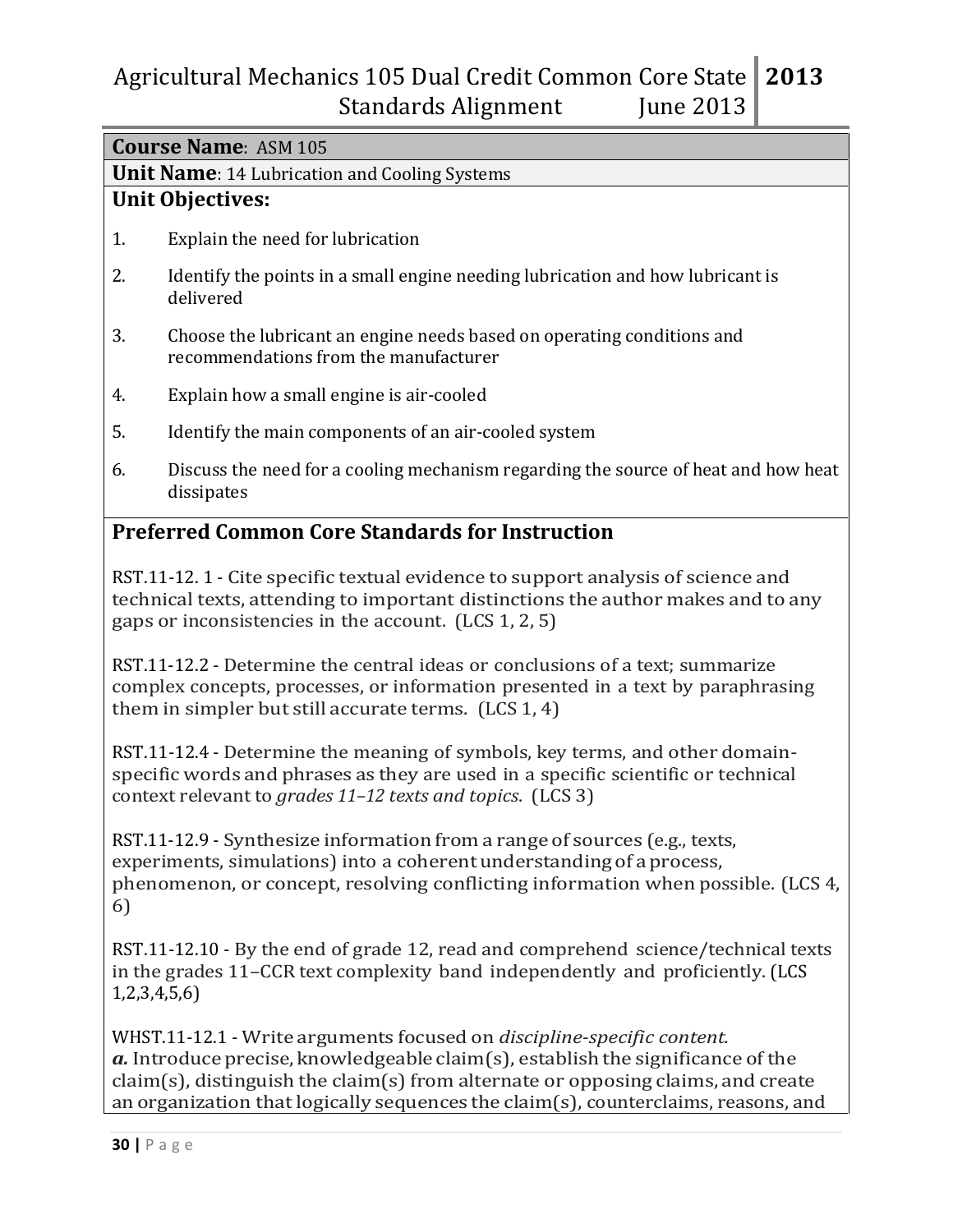evidence. (LCS 3)

*e*. Provide a concluding statement or section that follows from or supports the argument presented. (LCS 6)

WHST.11-12.2a - Write informative/explanatory texts, including the narration of historical events, scientific procedures/experiments, or technical processes. Introduce a topic and organize complex ideas, concepts, and information so that each new element builds on that which precedes it to create a unified whole; include formatting (e.g., headings), graphics (e.g., figures, tables), and multimedia when useful to aiding comprehension. (LCS 2, 5)

WHST.11-12.4 - Produce clear and coherent writing in which the development, organization, and style are appropriate to task, purpose, and audience. (LCS 1, 4, 6)

WHST.11-12.6 - Use technology, including the Internet, to produce, publish, and update individual or shared writing products in response to ongoing feedback, including new arguments or information. (LCS 3)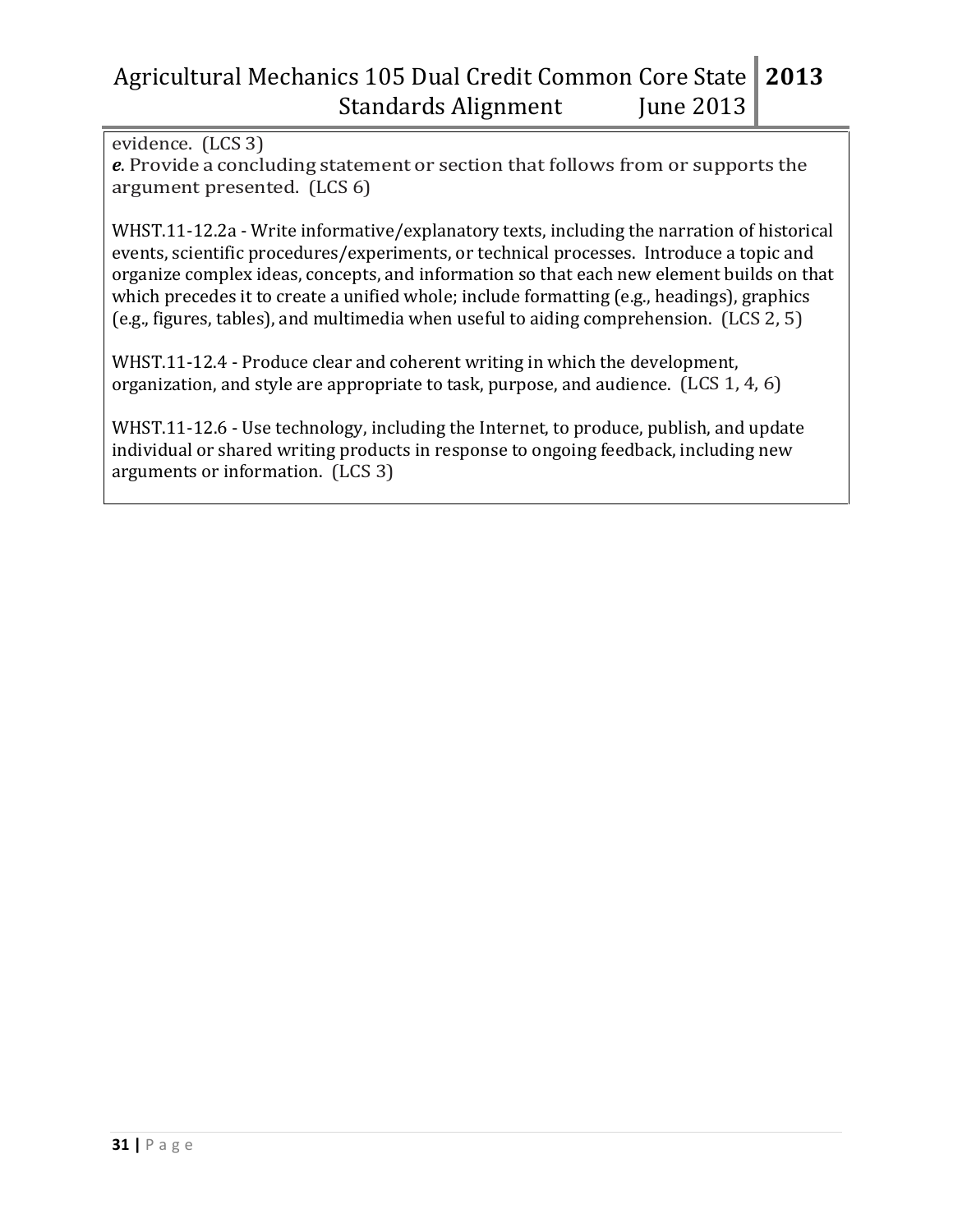#### **Course Name**: ASM 105

#### **Unit Name**: 15 Parts and Mechanics Manual Usage

### **Unit Objectives:**

- 1. Identify engines and machines according to model, serial, specification, and type numbers when each applies
- 2. Use the manufacturer's respective master parts manual in ordering replacement parts for an engine
- 3. Use a manufacturer's respective manuals to solve procedural problems specific to a certain engine
- 4. Explain the reasons manufacturers have specific manuals for their line of engines and machines

### **Preferred Common Core Standards for Instruction**

RST.11-12.2 - Determine the central ideas or conclusions of a text; summarize complex concepts, processes, or information presented in a text by paraphrasing them in simpler but still accurate terms. (PMMU 3)

RST.11-12.3 - Follow precisely a complex multistep procedure when carrying out experiments, taking measurements, or performing technical tasks; analyze the specific results based on explanations in the text. (PMMU 3)

RST.11-12.4 - Determine the meaning of symbols, key terms, and other domainspecific words and phrases as they are used in a specific scientific or technical context relevant to *grades 11–12 texts and topics*. (PMMU 3)

RST.11-12.9 - Synthesize information from a range of sources (e.g., texts, experiments, simulations) into a coherent understanding of a process, phenomenon, or concept, resolving conflicting information when possible. (PMMU 3)

RST.11-12.10 - By the end of grade 12, read and comprehend science/technical texts in the grades 11–CCR text complexity band independently and proficiently.(PMMU  $2 - 4$ 

WHST.11-12.2 - Write informative/explanatory texts, including the narration of historical events, scientific procedures/experiments, or technical processes.

*a.* Introduce a topic and organize complex ideas, concepts, and information so that each new element builds on that which precedes it to create a unified whole; include formatting (e.g., headings), graphics (e.g., figures, tables), and multimedia when useful to aiding comprehension. (PMMU 3)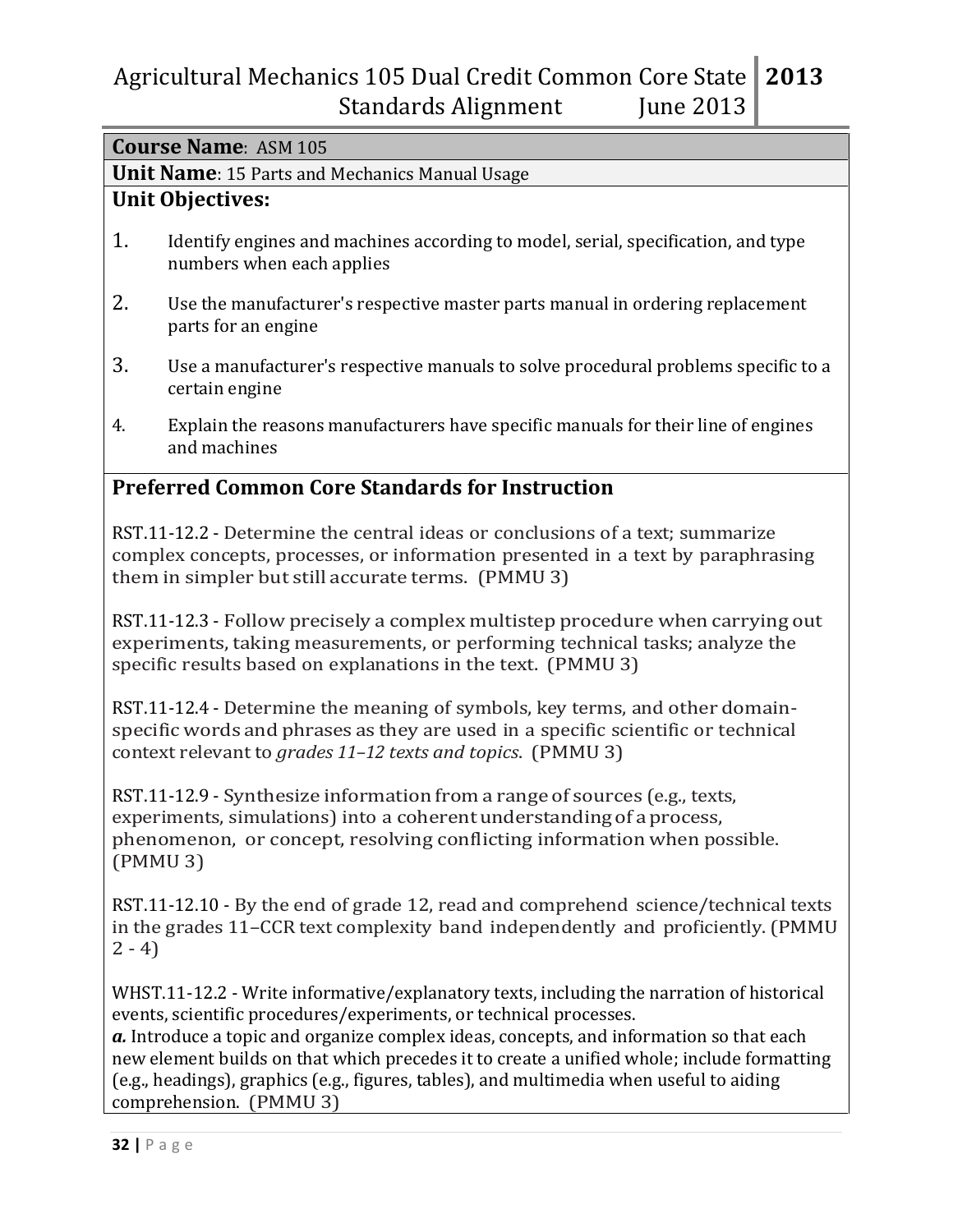*b*. Develop the topic thoroughly by selecting the most significant and relevant facts, extended definitions, concrete details, quotations, or other information and examples appropriate to the audience's knowledge of the topic. (PMMU 3)

WHST.11-12.4 - Produce clear and coherent writing in which the development, organization, and style are appropriate to task, purpose, and audience. (PMMU 3)

WHST.11-12.9 - Draw evidence from informational texts to support analysis, reflection, and research. (PMMU 3)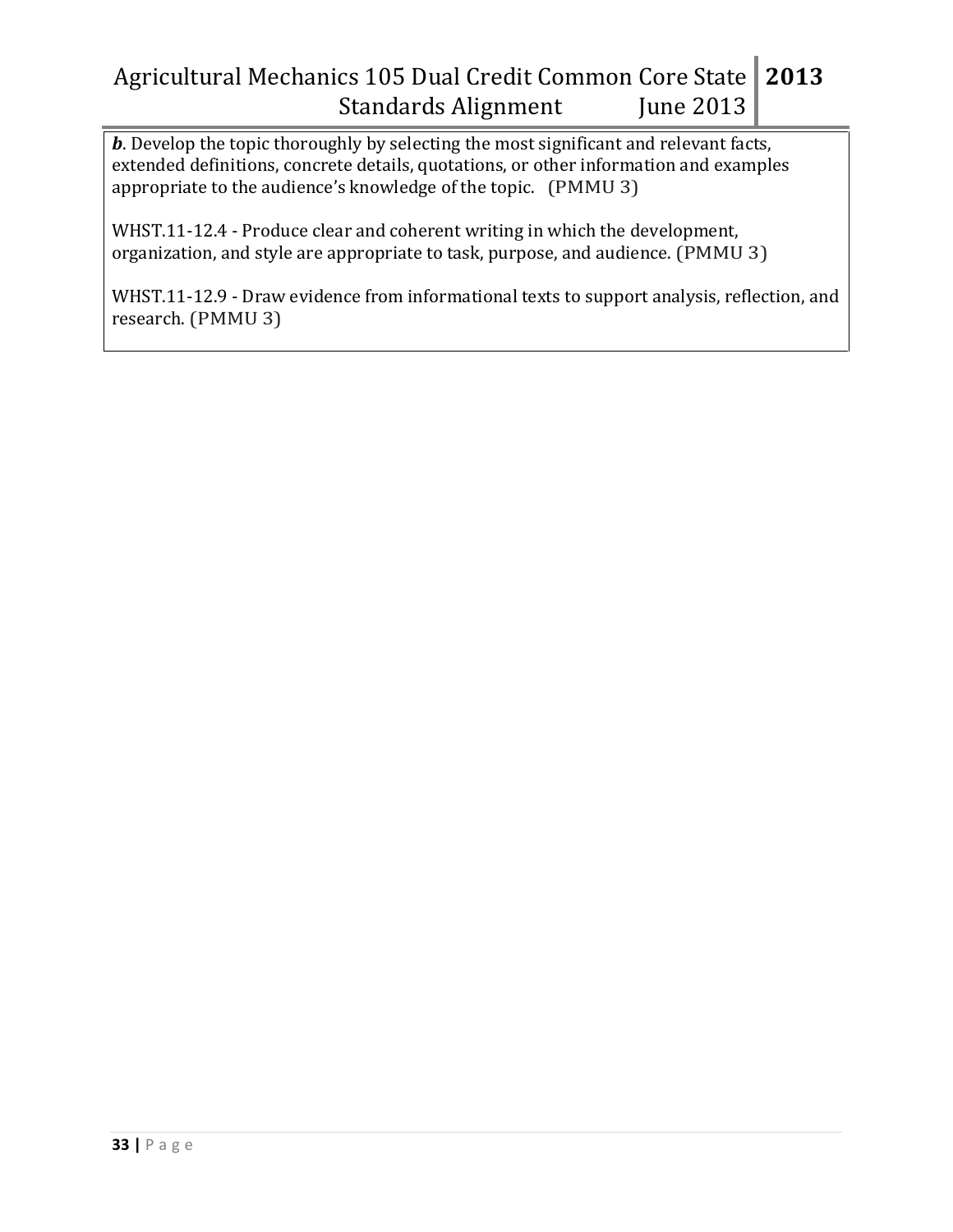#### **Course Name**: ASM 105

**Unit Name**: 15 Fuel and Carburetion Systems

## **Unit Objectives:**

- 1. Distinguish between the basic fuel systems.
- 2. Decide which fuel system should be used on an engine considering its operating position and the machine it is to be used on.
- 3. Identify and explain the function of the major components of a typical small engine fuel system.
- 4. Identify and explain the function of the major components of a carburetor.

### **Preferred Common Core Standards for Instruction**

RST. 11-12.2 - Determine the central ideas or conclusions of a text; summarize complex concepts, processes, or information presented in a text by paraphrasing them in simpler but sill accurate terms. (FCS 1, 2, 3, 4)

RST.11-12.3 - Follow precisely a complex multistep procedure when carrying out experiments, taking measurements, or performing technical tasks; analyze the specific results based on explanations in the text. (FCS 1, 2, 3, 4)

RST.11-12.4 - Determine the meaning of symbols, key terms, and other domainspecific words and phrases as they are used in a specific scientific or technical context relevant to *grades 11–12 texts and topics*. (FCS 3, 4)

RST.11-12.7 - Integrate and evaluate multiple sources of information presented in diverse formats and media (e.g., quantitative data, video, multimedia)in order to address a question or solve a problem. (FCS 2,3,4)

RST.11-12.9 - Synthesize information from a range of sources (e.g., texts, experiments, simulations) into a coherentunderstanding of a process, phenomenon, or concept, resolving conflicting information when possible. (FCS 2)

WHST.11-12.1 - Write arguments focused on *discipline-specific content. a.* Establish and maintain a formal style and objective tone while attending to the norms and conventions of the discipline in which they are writing. (FCS 2) *b.* Develop claim(s) and counterclaims fairly and thoroughly, supplying the most relevant data and evidence for each while pointing out the strengths and limitations of both claim(s) and counterclaims in a discipline-appropriate form that anticipates the audience's knowledge level, concerns, values, and possible biases. (FCS 2)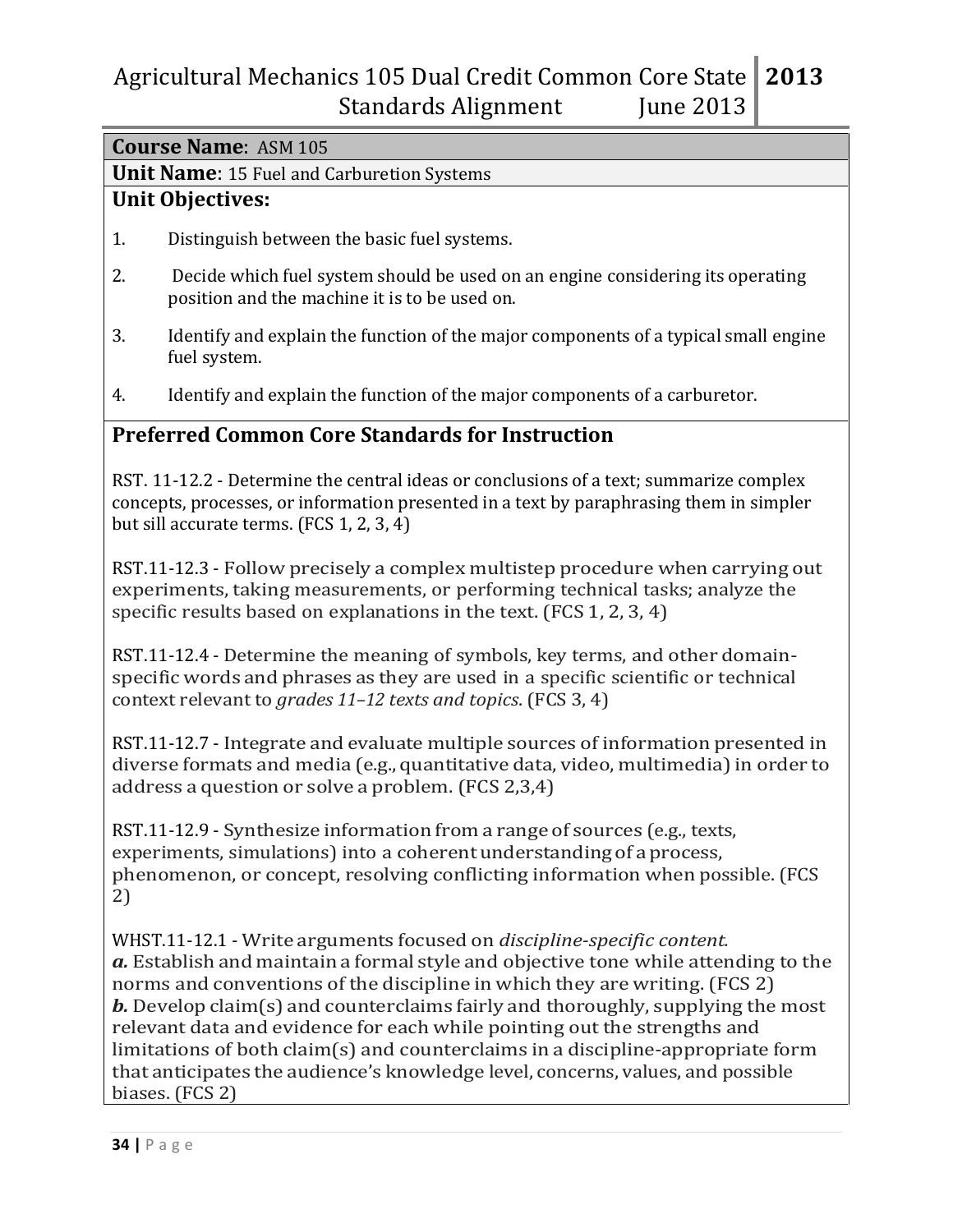*c*. Use words, phrases, and clauses as well as varied syntax to link the major sections of the text, create cohesion, and clarify the relationships between claim(s) and reasons, between reasons and evidence, and between claim(s) and counterclaims. (FCS 2)

WHST.11-12.6 - Use technology, including the Internet, to produce, publish, and update individual or shared writing products in response to ongoing feedback, including new arguments or information. (FCS 1, 2, 3, 4)

WHST.11-12.7 - Conduct short as well as more sustained research projects to answer a question (including a self –generated question) or solve a problem; narrow or broaden the inquiry when appropriate; synthesize multiple sources on the subject, demonstrating understanding of the subject under investigation. (FCS 1, 2, 3, 4)

WHST.11-12.8 - Gather relevant information from multiple authoritative print and digital sources, using advanced searches effectively; assess the strengths and limitations of each source in terms of the specific task, purpose, and audience; integrate information into the text selectively to maintain the flow of ideas, avoiding plagiarism and overreliance on any one source and following a standard format for citation. (FCS 1, 2, 3, 4)

WHST.11-12.9 - Draw evidence from informational texts to support analysis, reflection, and research. (FCS 1, 2, 3, 4)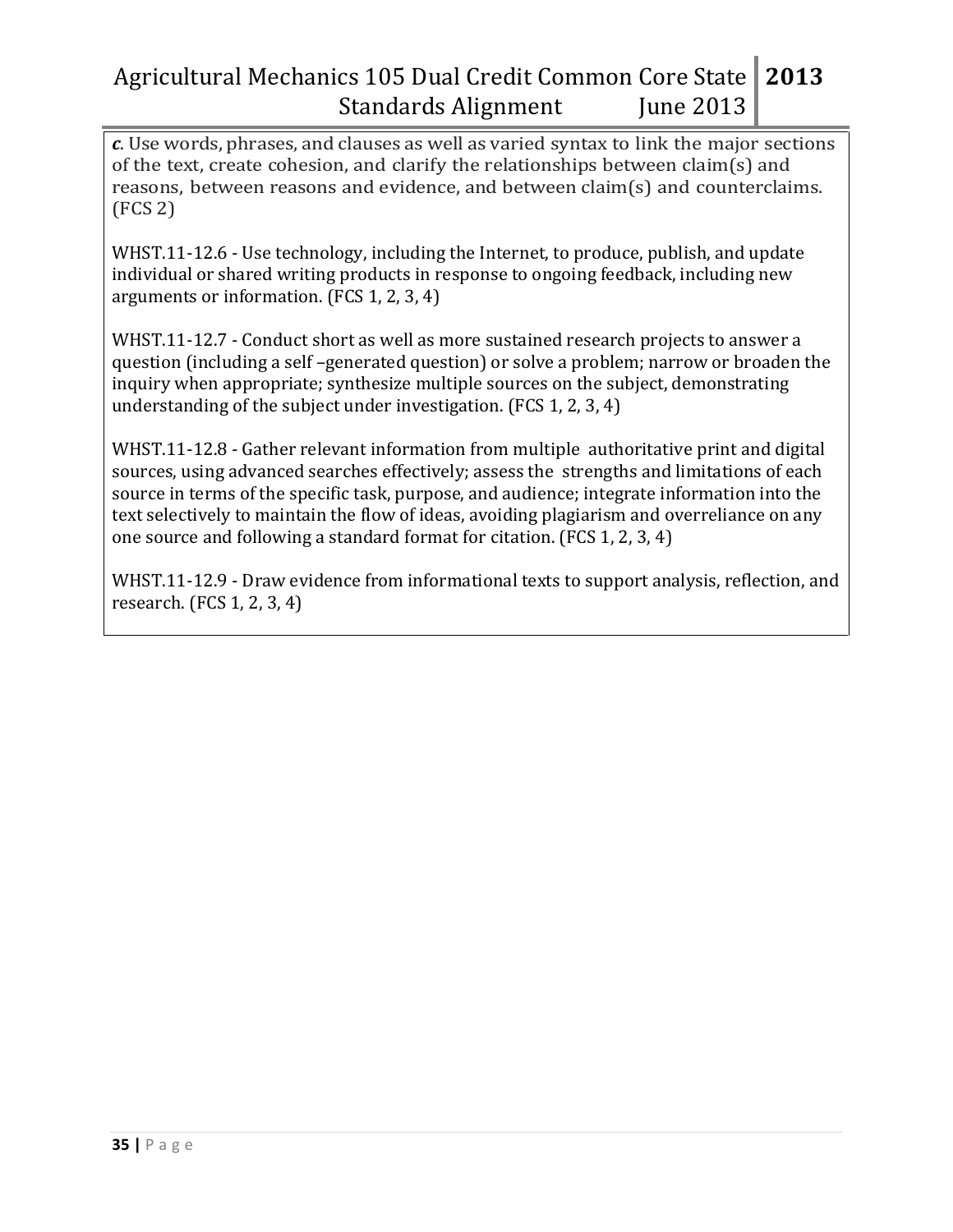#### **Course Name**: 16 ASM 105

**Unit Name**: Trouble Shooting and Tune-up Procedure

#### **Unit Objectives:**

- 1. Describe a logical step-by-step process of locating engine trouble
- 2. Explain the process of trouble-shooting in terms of symptoms, diagnosis, and remedy
- 3. Use a mechanic's manual in checking for any specific trouble-shooting suggestions for a particular engine or machine
- 4. Use a step-by-step process of cleaning and adjusting an engine for peak performance

### **Preferred Common Core Standards for Instruction**

RST.11-12.2 - Determine the central ideas or conclusions of a text; summarize complex concepts, processes, or information presented in a text by paraphrasing them in simpler but still accurate terms. (TSTP 1, 2, 3, 4)

RST.11-12.3 - Follow precisely a complex multistep procedure when carrying out experiments, taking measurements, or performing technical tasks; analyze the specific results based on explanations in the text. (TSTP 1, 2, 3, 4)

RST.11-12.4 - Determine the meaning of symbols, key terms, and other domainspecific words and phrases as they are used in a specific scientific or technical context relevant to *grades 11–12 texts and topics*. (TSTP 1, 2, 3, 4)

RST.11-12.7 - Integrate and evaluate multiple sources of information presented in diverse formats and media (e.g., quantitative data, video, multimedia)in order to address a question or solve a problem. (TSTP 1, 2, 3, 4)

RST.11-12.9 - Synthesize information from a range of sources (e.g., texts, experiments, simulations) into a coherent understanding of a process, phenomenon, or concept, resolving conflicting information when possible. (TSTP 1, 2, 3, 4)

RST.11-12.10 - By the end of grade 12, read and comprehend science/technical texts in the grades 11–CCR text complexity band independently and proficiently.(TSTP 1, 2, 3, 4)

WHST.11-12.2 - Write informative/explanatory texts, including the narration of historical events, scientific procedures/experiments, or technical processes. *a.* Introduce a topic and organize complex ideas, concepts, and information so that each

new element builds on that which precedes it to create a unified whole; include formatting (e.g., headings), graphics (e.g., figures, tables), and multimedia when useful to aiding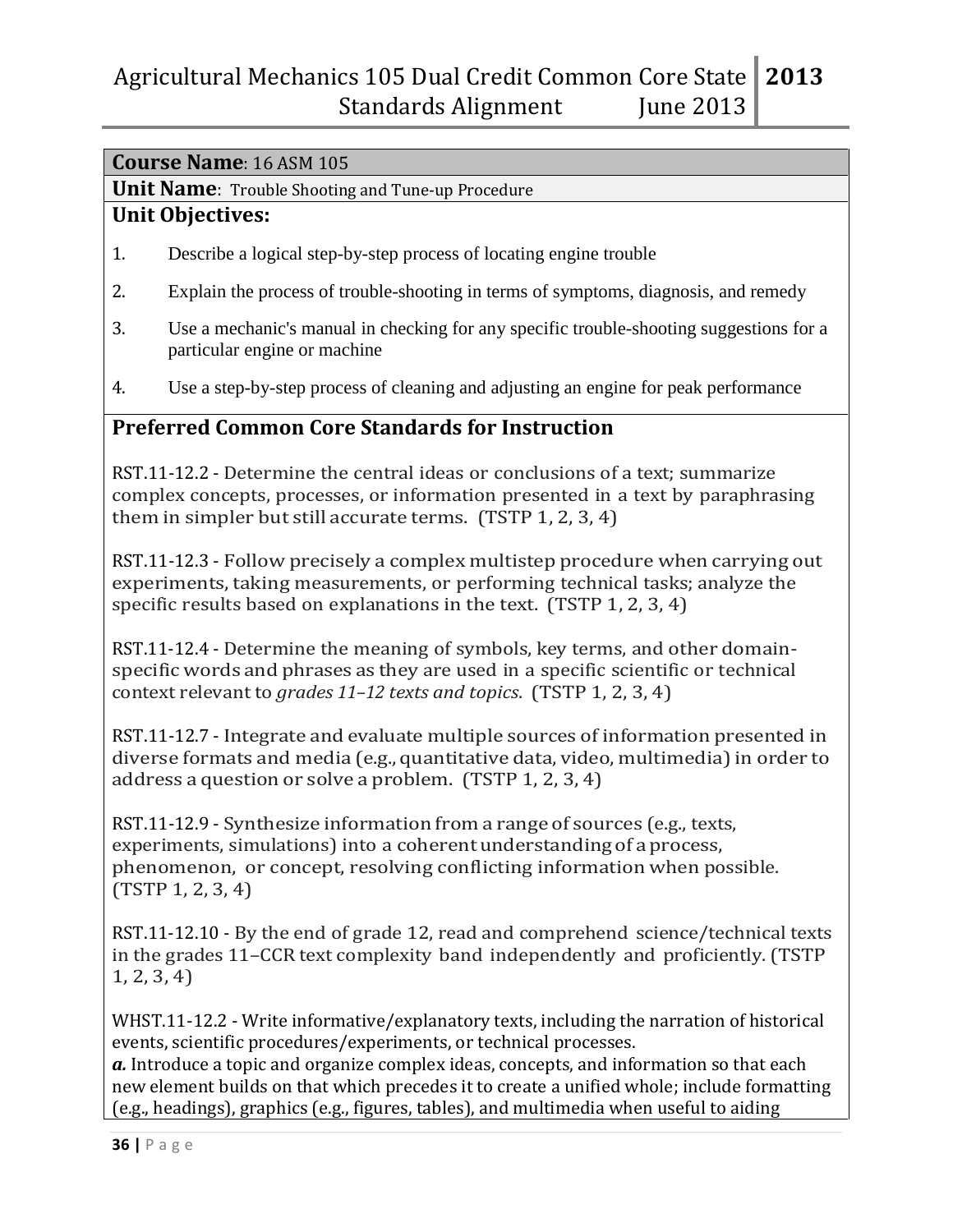comprehension. (TSTP1,2,3,4)

*b.* Develop the topic thoroughly by selecting the most significant and relevant facts, extended definitions, concrete details, quotations, or other information and examples appropriate to the audience's knowledge of the topic. (TSTP 1, 2, 3, 4)

WHST.11-12.4 - Produce clear and coherent writing in which the development, organization, and style are appropriate to task, purpose, and audience. (TSTP 1, 2, 3, 4)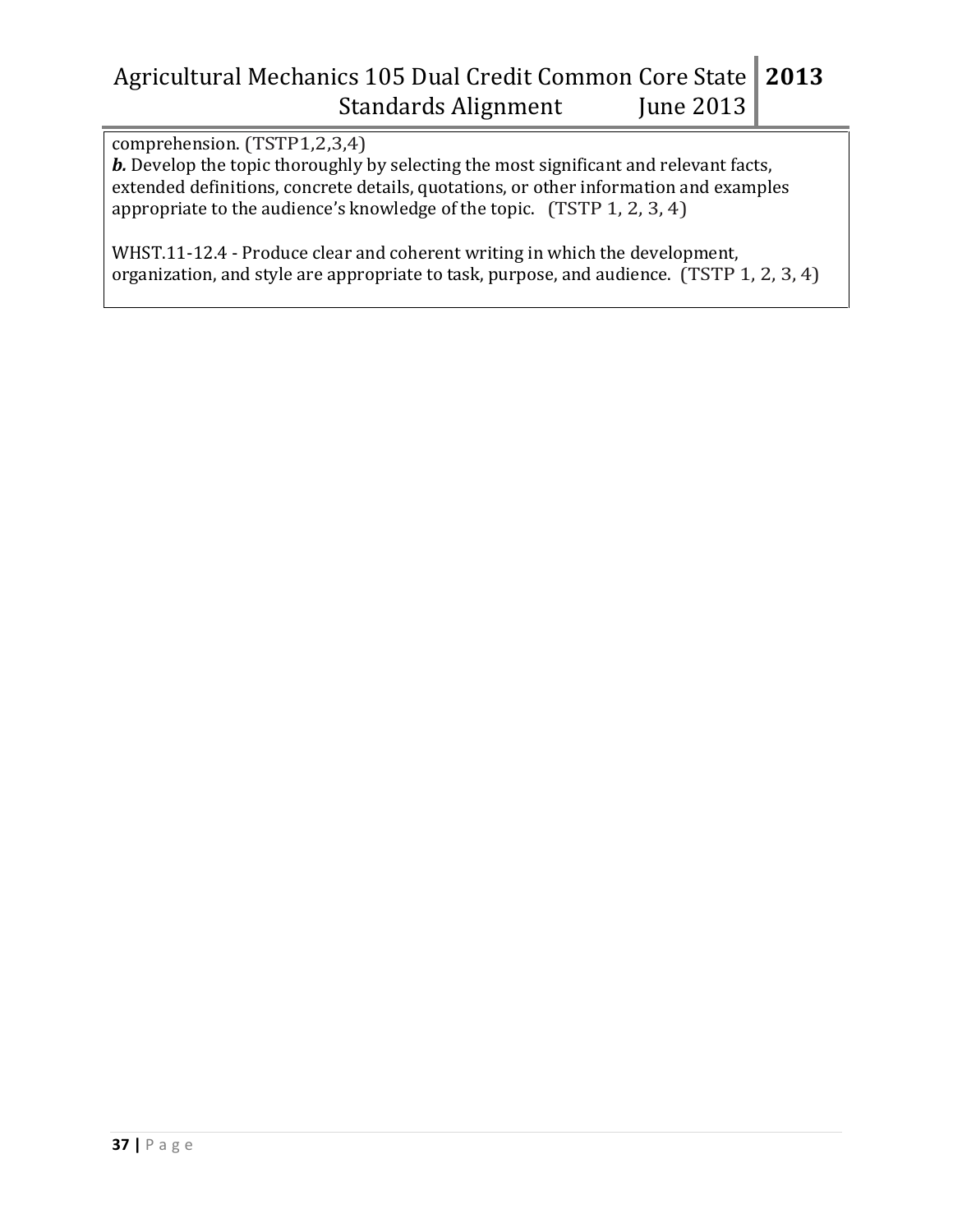|  | <b>Course Name: ASM 105</b> |  |
|--|-----------------------------|--|
|  |                             |  |

**Unit Name**: 17 Electrical Wiring

### **Unit Objectives:**

- 1. Discuss the National Electrical Code requirements for wiring; especially for harsh environments found in agricultural structures.
- 2. Describe the relationship of volts, amps, and ohms in terms of Ohms Law.
- 3. Plan an electrical circuit
- 4. Determine electrical power requirements
- 5. Read the kilowatt hour meter
- 6. Identify the function of over current and ground fault protection
- 7. Measure, electrical circuits for voltage, current flow, resistance, and wattage

### **Preferred Common Core Standards for Instruction**

RST.11-12. 1 - Cite specific textual evidence to support analysis of science and technical texts, attending to important distinctions the author makes and to any gaps or inconsistencies in the account. (EW 1, 2)

RST.11-12.2 - Determine the central ideas or conclusions of a text; summarize complex concepts, processes, or information presented in a text by paraphrasing them in simpler but still accurate terms. (EW 2, 4, 6)

RST.11-12.3 - Follow precisely a complex multistep procedure when carrying out experiments, taking measurements, or performing technical tasks; analyze the specific results based on explanations in the text. (EW 3, 5)

RST.11-12.4 - Determine the meaning of symbols, key terms, and other domainspecific words and phrases as they are used in a specific scientific or technical context relevant to *grades 11–12 texts and topics*. (EW 1, 2, 7)

RST.11-12.6 - Analyze the author's purpose in providing an explanation, describing a procedure, or discussing an experiment in a text, identifying important issues that remain unresolved. (EW 2, 6)

RST.11-12.7 - Integrate and evaluate multiple sources of information presented in diverse formats and media (e.g., quantitative data, video, multimedia)in order to address a question or solve a problem. (EW 3, 4)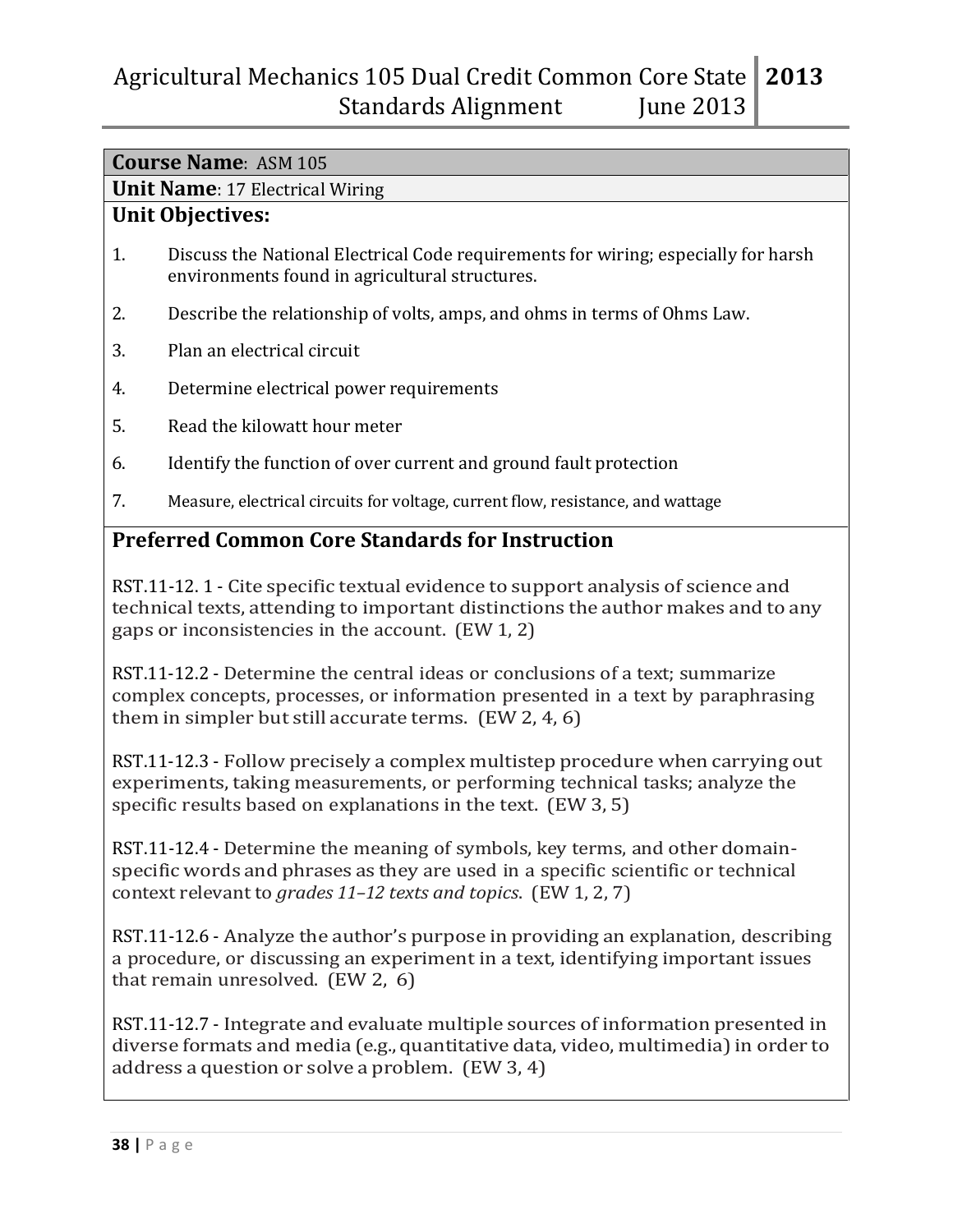RST.11-12.8 - Evaluate the hypotheses, data, analysis, and conclusions in a science or technical text, verifying the data when possible and corroborating or challenging conclusions with other sources of information. (EW 3)

RST.11-12.10 - By the end of grade 12, read and comprehend science/technical texts in the grades 11–CCR text complexity band independently and proficiently. (EW 1- 7)

WHST.11-12.1 - Write arguments focused on *discipline-specific content.*   $a$ . Introduce precise, knowledgeable claim(s), establish the significance of the  $claim(s)$ , distinguish the claim(s) from alternate or opposing claims, and create an organization that logically sequences the claim(s), counterclaims, reasons, and evidence. (EW 1, 2)

*e*. Provide a concluding statement or section that follows from or supports the argument presented. (EW 3, 6)

WHST.11-12.2 - Write informative/explanatory texts, including the narration of historical events, scientific procedures/experiments, or technical processes.

*a.* Introduce a topic and organize complex ideas, concepts, and information so that each new element builds on that which precedes it to create a unified whole; include formatting (e.g., headings), graphics (e.g., figures, tables), and multimedia when useful to aiding comprehension. (EW 2, 4)

*b*. Develop the topic thoroughly by selecting the most significant and relevant facts, extended definitions, concrete details, quotations, or other information and examples appropriate to the audience's knowledge of the topic. (EW 1)

*e*. Provide a concluding statement or section that follows from and supports the information or explanation provided (e.g., articulating implications or the significance of the topic). (EW 3)

WHST.11-12.4 - Produce clear and coherent writing in which the development, organization, and style are appropriate to task, purpose, and audience. (EW 2, 4, 6)

WHST.11-12.7 - Conduct short as well as more sustained research projects to answer a question (including a self –generated question) or solve a problem; narrow or broaden the inquiry when appropriate; synthesize multiple sources on the subject, demonstrating understanding of the subject under investigation. (EW 2, 3, 4, 5, 6)

WHST.11-12.9 - Draw evidence from informational texts to support analysis, reflection, and research. (EW 1, 2, 3, 4, 6)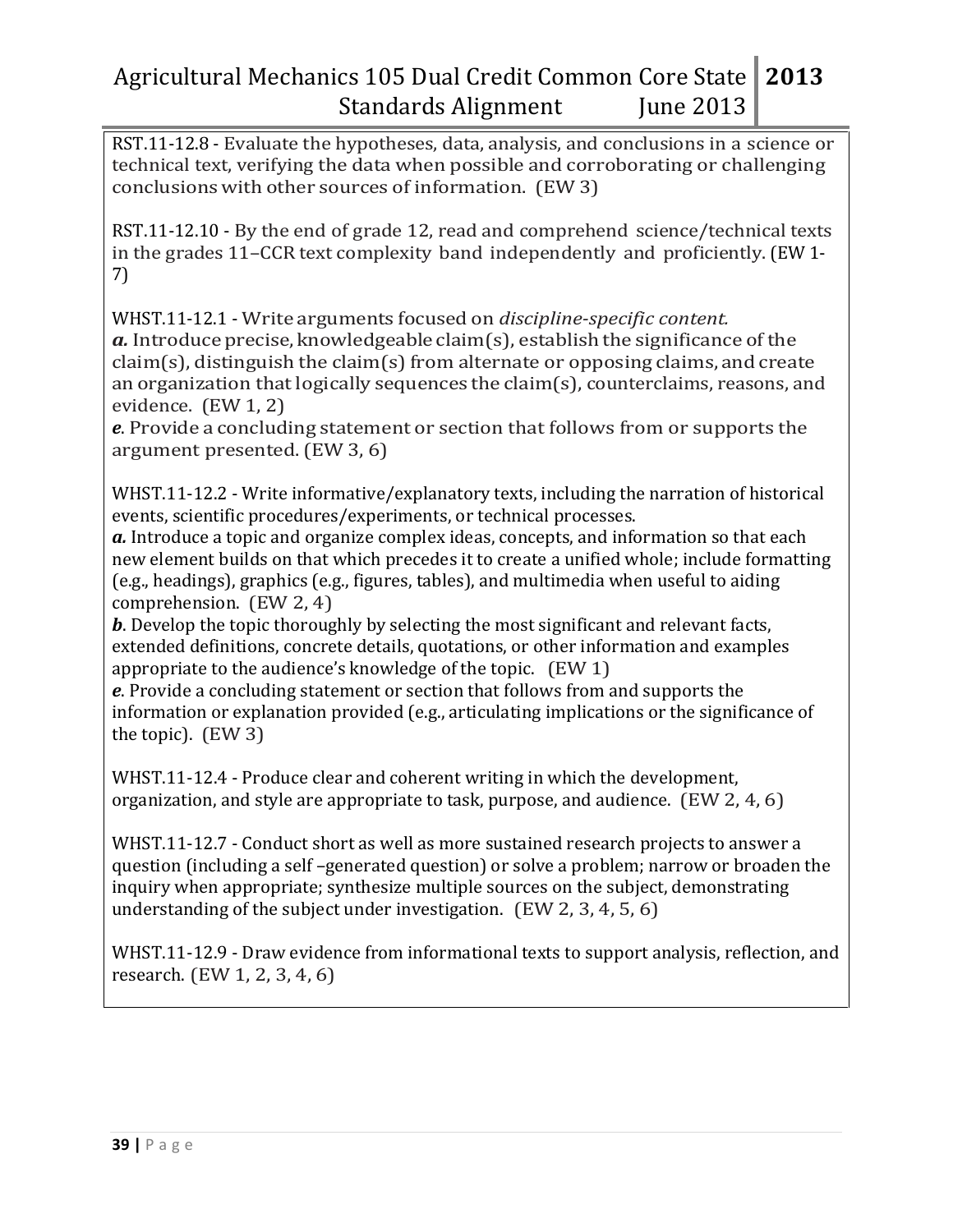#### **Course Name**: ASM 105

**Unit Name**: 18 Cost Effective Construction Technique

#### **Unit Objectives:**

- 1. Utilize computer assisted design techniques
- 2. Prepare construction plans and working drawings
- 3. Determine recommended and required design features
- 4. Read and interpret plans and working drawings
- 5. Prepare bill of materials

## **Preferred Common Core Standards for Instruction**

RST.11-12.2 - Determine the central ideas or conclusions of a text; summarize complex concepts, processes, or information presented in a text by paraphrasing them in simpler but still accurate terms. (CECT 1, 2, 3, 4, 5)

RST.11-12.3 - Follow precisely a complex multistep procedure when carrying out experiments, taking measurements, or performing technical tasks; analyze the specific results based on explanations in the text. (CECT 1, 2, 3, 4, 5)

RST.11-12.4 - Determine the meaning of symbols, key terms, and other domainspecific words and phrases as they are used in a specific scientific or technical context relevant to *grades 11–12 texts and topics*. (CECT 1, 2, 3, 4, 5)

RST.11-12.7 - Integrate and evaluate multiple sources of information presented in diverse formats and media (e.g., quantitative data, video, multimedia)in order to address a question or solve a problem. (CECT 1, 2, 3)

RST.11-12.10 - By the end of grade 12, read and comprehend science/technical texts in the grades 11–CCR text complexity band independently and proficiently.(CECT 1, 2, 3, 4, 5)

WHST.11-12.2 - Write informative/explanatory texts, including the narration of historical events, scientific procedures/experiments, or technical processes.

*a.* Introduce a topic and organize complex ideas, concepts, and information so that each new element builds on that which precedes it to create a unified whole; include formatting (e.g., headings), graphics (e.g., figures, tables), and multimedia when useful to aiding comprehension. (CECT 1, 2, 3, 4, 5)

*b*. Develop the topic thoroughly by selecting the most significant and relevant facts, extended definitions, concrete details, quotations, or other information and examples appropriate to the audience's knowledge of the topic. (CECT 1, 2, 3, 4, 5)